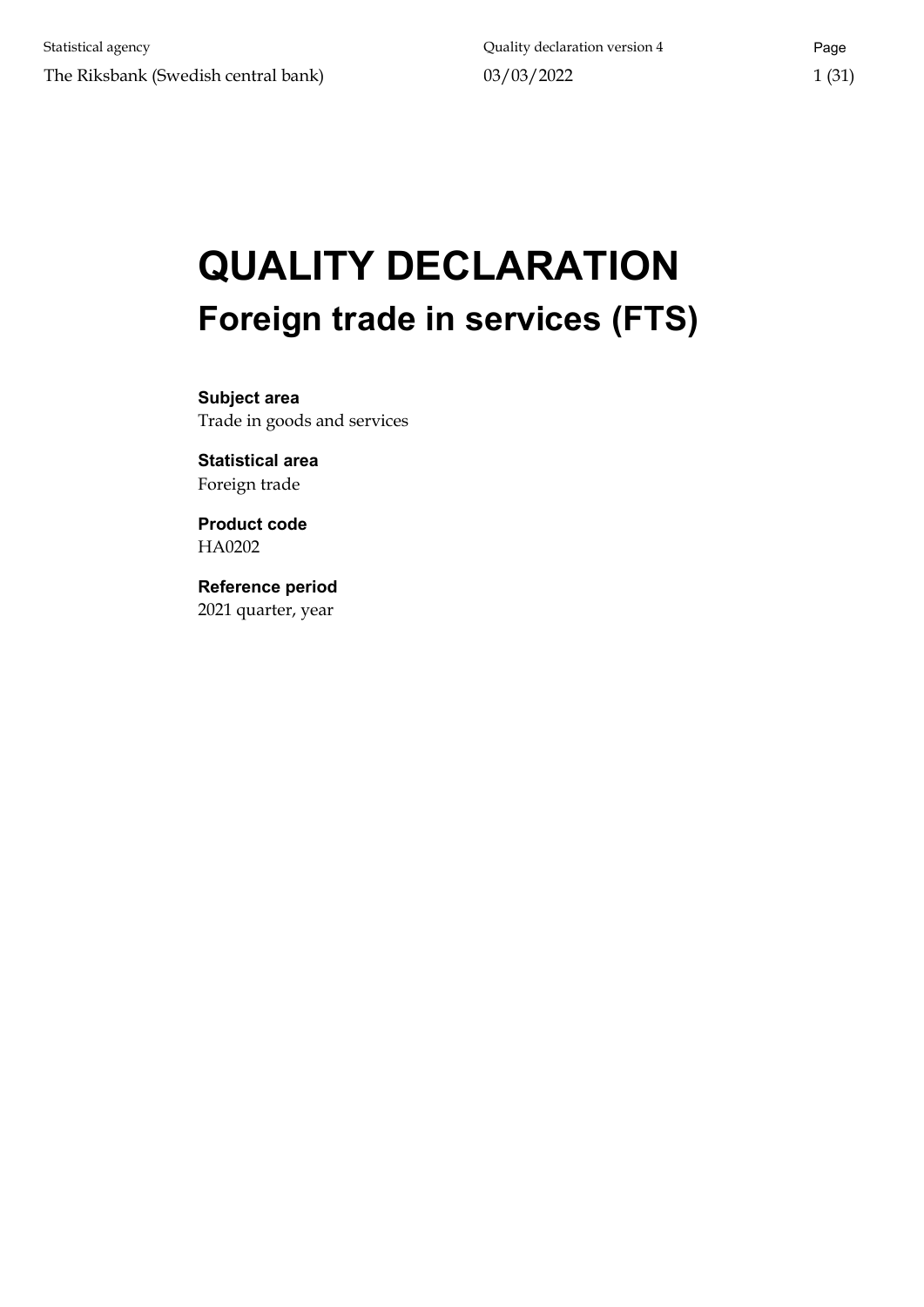| $\mathbf 1$    |                  |  |  |  |  |  |
|----------------|------------------|--|--|--|--|--|
|                | 1.1              |  |  |  |  |  |
|                | 1.1.1            |  |  |  |  |  |
|                | 1.1.2            |  |  |  |  |  |
|                | 1.2 <sub>1</sub> |  |  |  |  |  |
|                | 1.2.1            |  |  |  |  |  |
|                | 1.2.2            |  |  |  |  |  |
|                | 1.2.3            |  |  |  |  |  |
|                | 1.2.4            |  |  |  |  |  |
|                | 1.2.5            |  |  |  |  |  |
| $\overline{2}$ |                  |  |  |  |  |  |
|                | 2.1              |  |  |  |  |  |
|                | 2.2              |  |  |  |  |  |
|                | 2.2.1            |  |  |  |  |  |
|                | 2.2.2            |  |  |  |  |  |
|                | 2.2.3            |  |  |  |  |  |
|                | 2.2.4            |  |  |  |  |  |
|                | 2.2.5            |  |  |  |  |  |
|                | 2.2.6            |  |  |  |  |  |
|                | 2.3              |  |  |  |  |  |
| 3              |                  |  |  |  |  |  |
|                | 3.1              |  |  |  |  |  |
|                | 3.2              |  |  |  |  |  |
|                | 3.3              |  |  |  |  |  |
| 4              |                  |  |  |  |  |  |
|                | 4.1              |  |  |  |  |  |
|                | 4.2              |  |  |  |  |  |
|                | 4.3              |  |  |  |  |  |
|                | 4.4              |  |  |  |  |  |
| 5              |                  |  |  |  |  |  |
|                | 5.1              |  |  |  |  |  |
|                | 5.2              |  |  |  |  |  |
|                | 5.3              |  |  |  |  |  |
|                |                  |  |  |  |  |  |
|                | 5.4              |  |  |  |  |  |
|                |                  |  |  |  |  |  |
| A              |                  |  |  |  |  |  |
| B              |                  |  |  |  |  |  |
| C              |                  |  |  |  |  |  |
| D              |                  |  |  |  |  |  |
| Е              |                  |  |  |  |  |  |
| F              |                  |  |  |  |  |  |
| G              |                  |  |  |  |  |  |
|                |                  |  |  |  |  |  |
|                |                  |  |  |  |  |  |
|                |                  |  |  |  |  |  |
|                |                  |  |  |  |  |  |
|                |                  |  |  |  |  |  |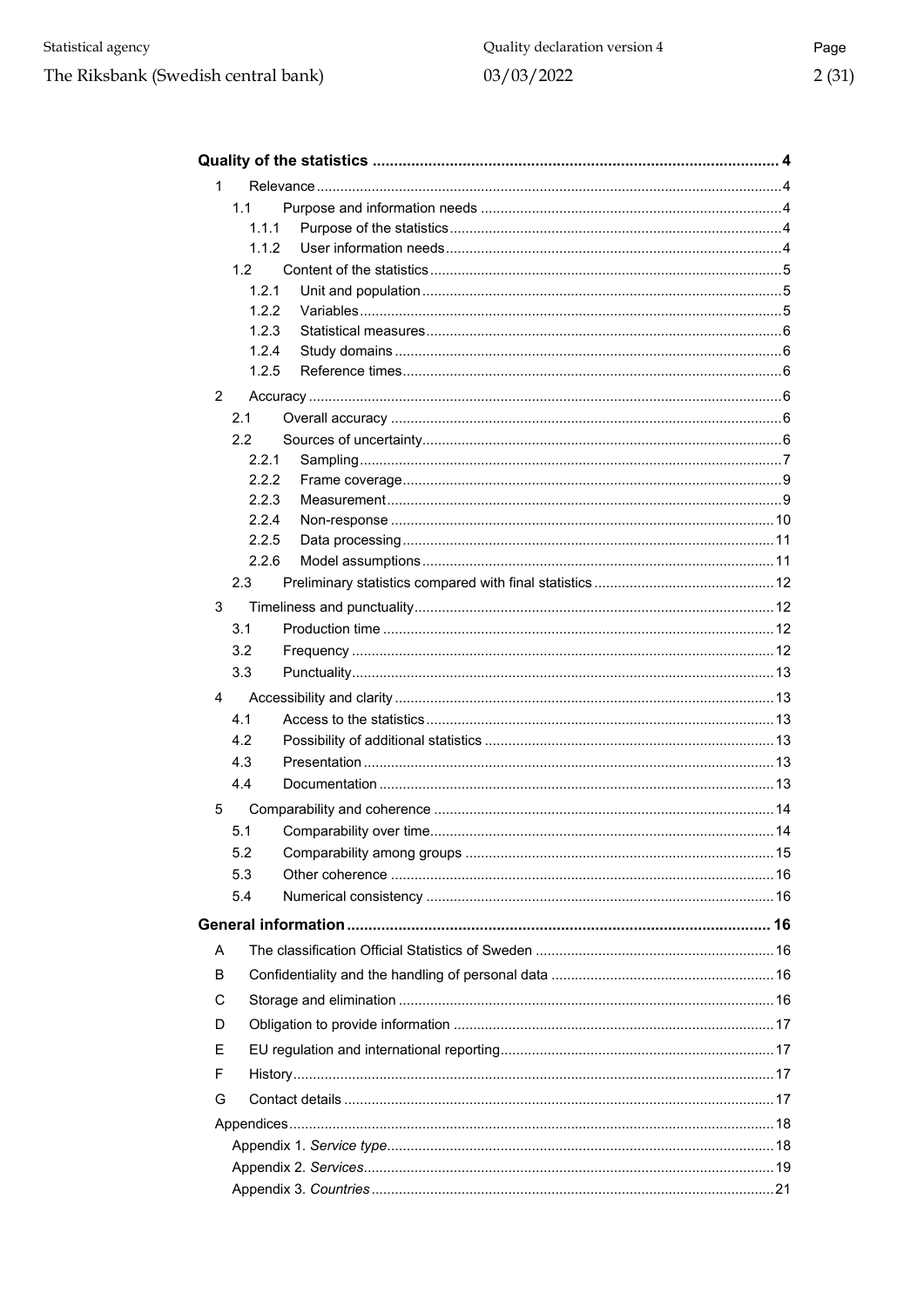| Appendix 5. Description of sample uncertainty in the estimates by service type in terms of  |
|---------------------------------------------------------------------------------------------|
| the relative standard deviation (RSD) at different publication occasions. RSD is defined as |
|                                                                                             |
| Appendix 6. Description of sample uncertainty in the estimates by service type in terms of  |
| the relative standard deviation (RSD) at different publication occasions. RSD is defined as |
|                                                                                             |
| Appendix 7. Description of sample uncertainty in the estimates by service type in terms of  |
| the relative standard deviation (RSD) at different publication occasions. RSD is defined as |
|                                                                                             |
| Appendix 8. Description of sample uncertainty in the estimates by service type in terms of  |
| the relative standard deviation (RSD), defined as Standard deviation/Point estimate.        |
|                                                                                             |
| Appendix 9. Description of sample uncertainty in the annual estimates by service type in    |
| terms of the relative standard deviation (RSD), defined as Standard deviation/Point         |
| estimate. Reference period: the whole reference year 2021 (the first publication,           |
|                                                                                             |
| Appendix 10. Description of sample uncertainty in the annual estimates by service type in   |
| terms of the relative standard deviation (RSD) at different publication occasions. RSD is   |
| defined as Standard deviation/Point estimate. Reference period: the whole reference year    |
| 2020.<br>30                                                                                 |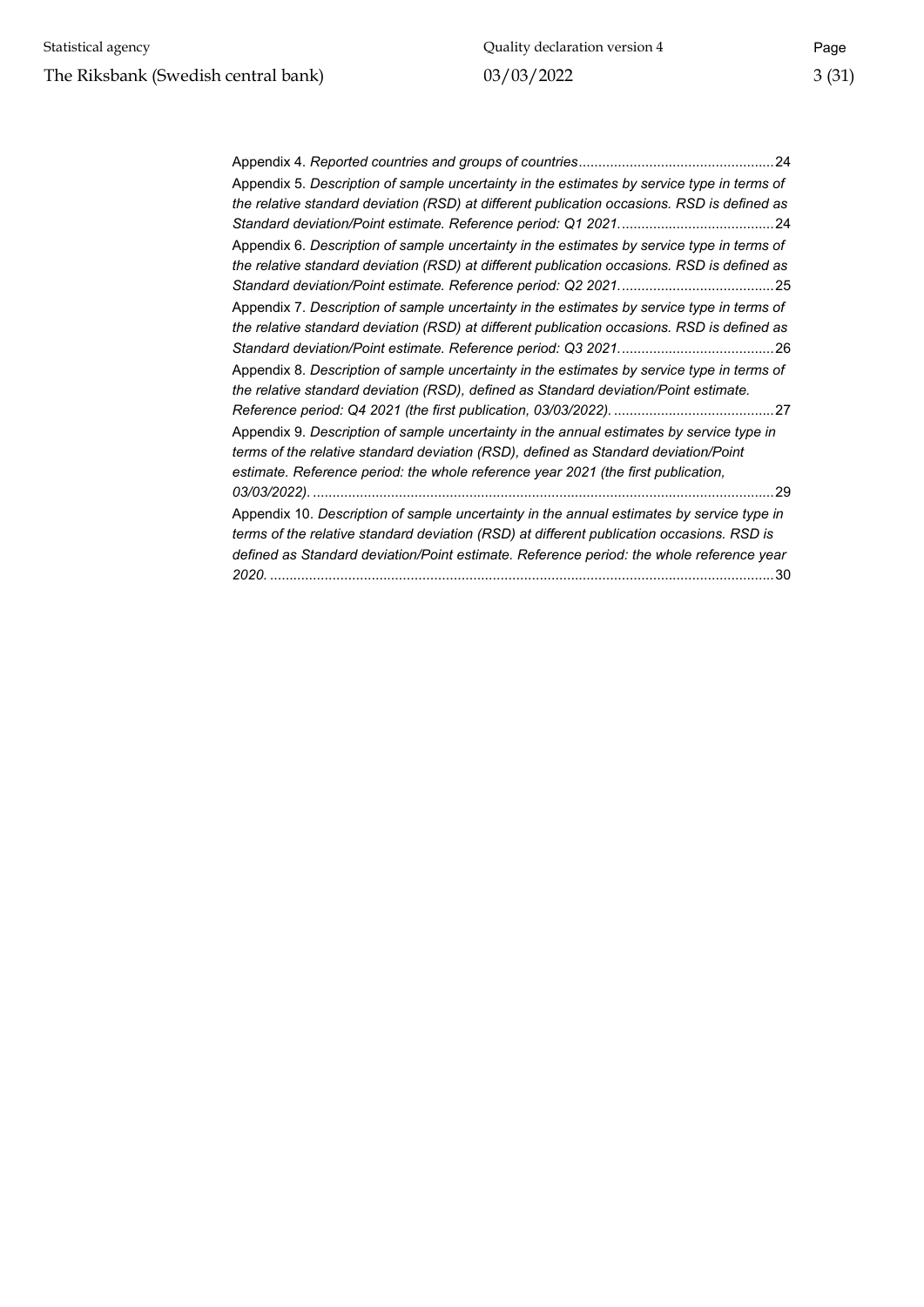# <span id="page-3-0"></span>**Quality of the statistics**

# <span id="page-3-1"></span>**1 Relevance**

# <span id="page-3-2"></span>**1.1 Purpose and information needs**

#### <span id="page-3-3"></span>**1.1.1 Purpose of the statistics**

The reported statistics provide the estimated values of Swedish exports and imports of services<sup>[1](#page-3-5)</sup>, by quarter. The classification of services follows international standards. The statistics also form a basis for the *balance of payments*, and for the *national accounts*.

#### <span id="page-3-4"></span>**1.1.2 User information needs**

Users of the statistics on Swedish foreign trade in services are found both in Sweden and abroad, implying a substantial information need for the statistics. One of the important users is the Riksbank (Swedish central bank). Statistics Sweden compiles and produces the survey Foreign Trade in Services on behalf of the Riksbank. Other important users and areas of use are:

- The Ministry of Finance and the Ministry of Enterprise and Innovation for assessments, forecasts and decisions in economic policy and business policy;
- − The National Board of Trade for negotiations and inquiries within the trade policy sphere;
- The National Institute of Economic Research, the Confederation of Swedish Enterprise, the research departments of banks and financial institutions, and industry organisations for assessing and forecasting economic progression in society;
- Business Sweden, Swedish and foreign businesses, and the trade representation of foreign embassies for market analysis and assessment of market research;
- − mass media for news monitoring and as a basis for articles on developments in Swedish foreign trade;
- − academia (universities, institutes of higher education, etc.) for various research projects;
- Eurostat, ECB (European Central Bank), OECD (Organization for Economic Co-operation and Development), UN (United Nations) and other international bodies for analysis and the further dissemination of international statistics.

<span id="page-3-5"></span><sup>&</sup>lt;sup>1</sup> Foreign trade in services does not normally cover goods. There are, however, exceptions in which flows of goods give rise to services. Construction services also contain the goods bought by the project abroad. Travel also includes goods that are consumed abroad.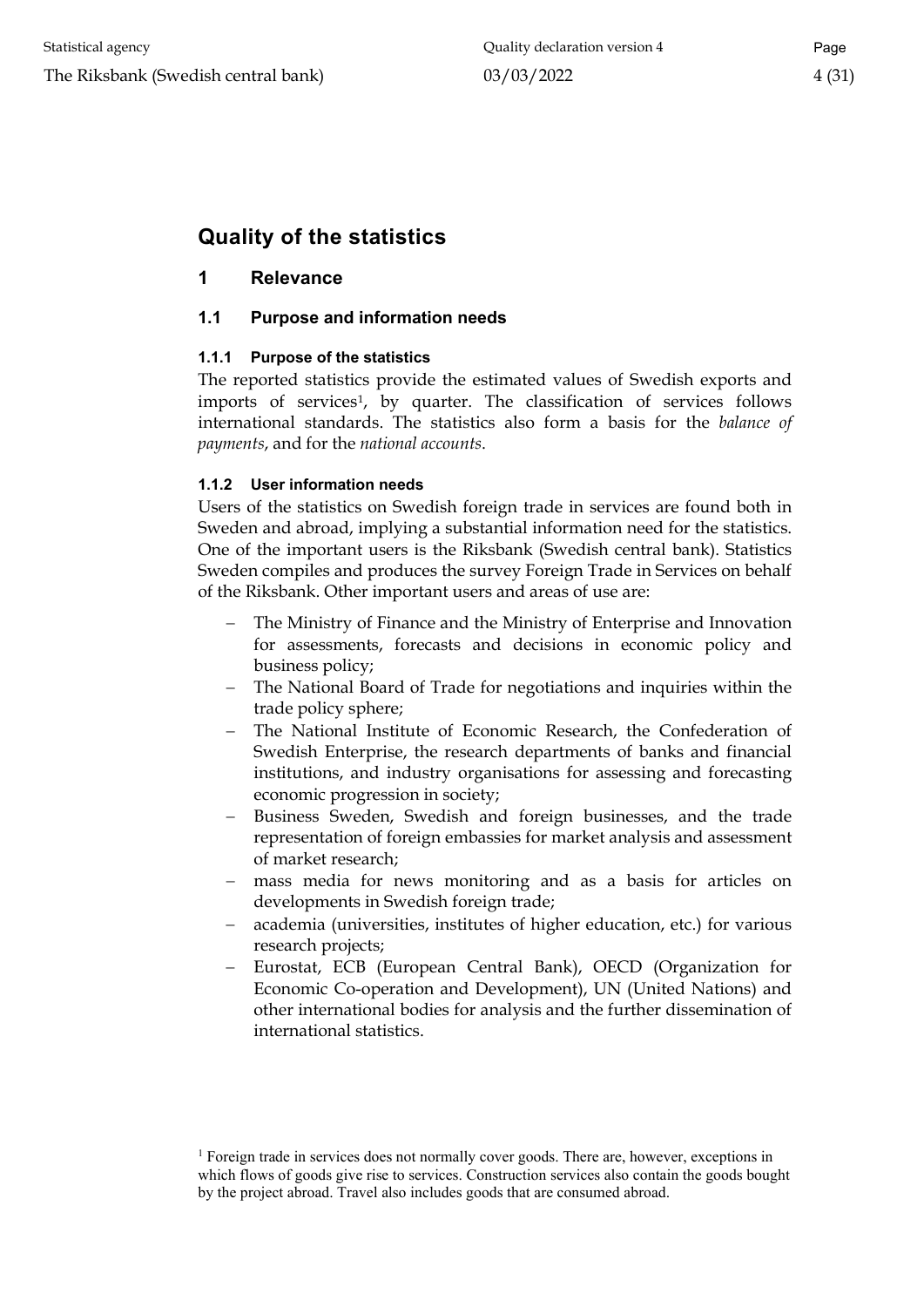# <span id="page-4-0"></span>**1.2 Content of the statistics**

The statistical target characteristics are imports and exports of services by quarter. Services are described by service types.

#### <span id="page-4-1"></span>**1.2.1 Unit and population**

The population of interest includes all (individual) transactions in one quarter between entities in Sweden and entities abroad with respect to services for exports and imports, respectively.

The target population includes the transactions defined in the Balance of Payments and International Investment Position Manual, Sixth Edition (BPM6). All individual transactions are grouped according to the Extended Balance of Payments Services Classification (EBOPS), first into services, which are then summarised into service types. Appendix 1 provides a list of all service types, while the included services are listed in Appendix 2. Note that in Statistics Sweden's Statistical Database (SSD), the service type is designated as *Item*.

The relationship between service type and services can be one-to-one, but not always. In many cases, a service type is a summary of services, either in their entirety or as constituent parts.

The *target units* are groups of transactions grouped into service types according to Appendix 1. The *observation units* are groups of transactions grouped into services according to Appendix 2.

Data sources are primarily enterprises and authorities. Administrative data is also used.

#### <span id="page-4-2"></span>**1.2.2 Variables**

The observation variables are different characteristics of observations units, namely *Service* defined in Appendix 2, *Direction* (Export/Import), *Country* according to Appendix 3, and *Service Value*, which represents the total value of all individual transactions in the observation unit under consideration. The list of countries in Appendix 3 follows Eurostat's nomenclature of countries and territories. The variable *Service Value* is also defined for all countries (*Country='whole world'*).

The observation variables are defined by quarter.

The target variables, which are also defined by quarter, are:

- 1. *Trade in services* the total service value by *Service Type*, *Direction* (Export/Import), and *Country*. The target variable *Trade in Services* is thus derived from the observation variable *Service Value* by summing observed service values by *Service Type, Direction*, and *Country*;
- 2. *Net Trade in Services* the difference between *Trade in Services* for Exports and *Trade in Services*for Imports by *Service Type* and by *Country* (for the details see section 1.2.4). Positive values for *Trade in Services* indicate that Sweden's income from the sale of services is greater than purchasing expense, while negative values indicate the opposite.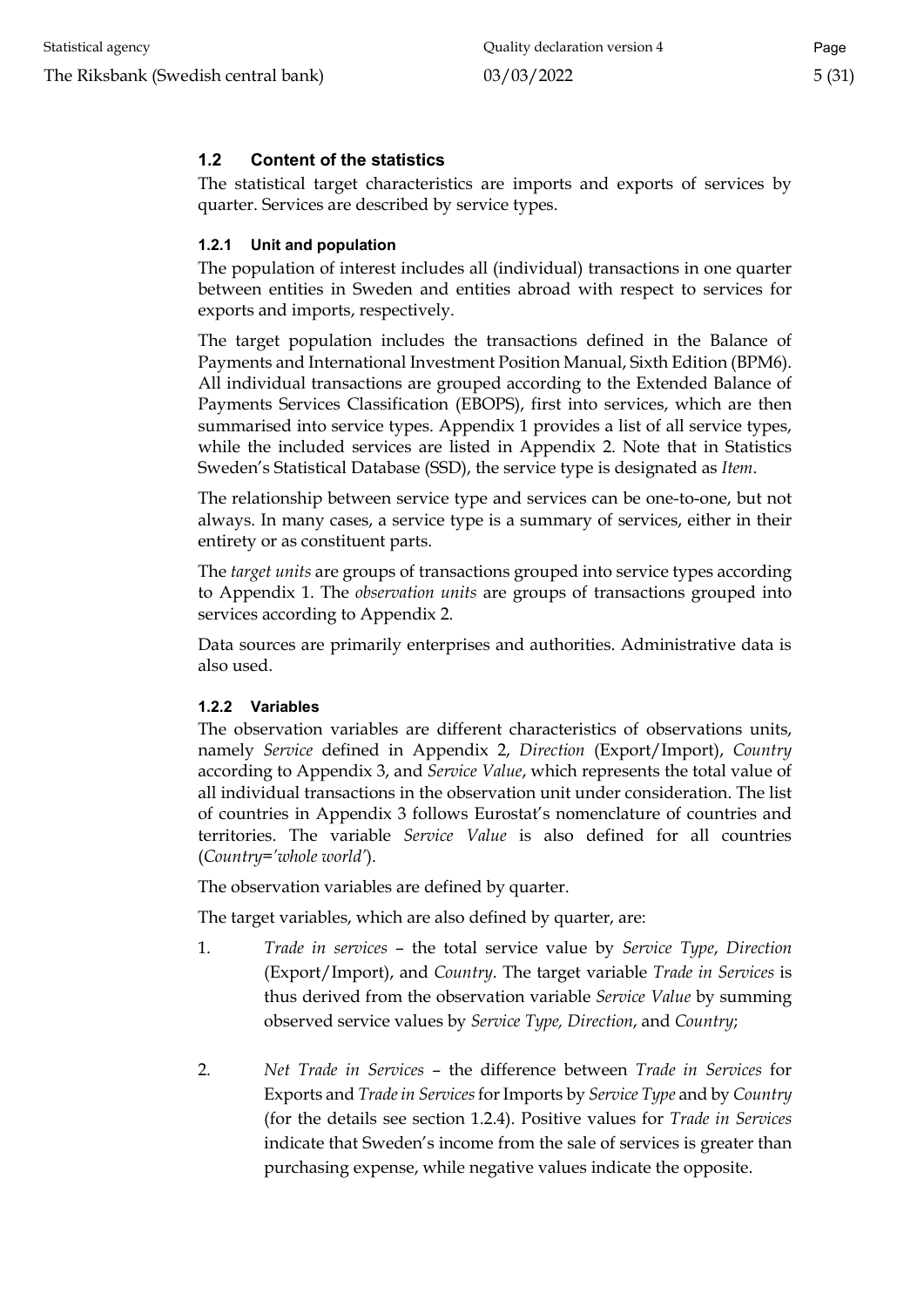In SSD, the estimated value of *Net Trade in Services* is presented for *Direction=Net*.

The variables of interest are the same as the target variables.

The value of trade is presented in SEK million.

#### <span id="page-5-0"></span>**1.2.3 Statistical measures**

The statistical measure that is used is the sum.

#### <span id="page-5-1"></span>**1.2.4 Study domains**

The statistics on trade in services are presented either at service type level or at country level. Statistics for combinations of service type and country are not presented.

At the service type level, the estimates of trade in services are presented for 27 service types per direction (Export, Import and Net) for the whole world.

Concerning trade in services by country, the focus is on the 24 countries (instead of all countries given in Appendix 3) for which estimated trade in services is greatest. Trade in services by country is also estimated and presented for the whole world, all EU countries together and all non-EU countries together. In each case, the estimates are presented per direction (Export, Import and Net).

#### <span id="page-5-2"></span>**1.2.5 Reference times**

The presentation refers to one quarter (three months) and one year.

# <span id="page-5-3"></span>**2 Accuracy**

#### <span id="page-5-4"></span>**2.1 Overall accuracy**

On the whole, the level of accuracy of estimates at service type level (also called *estimates by service type*) is judged to be high. In addition, it is judged higher than for estimates at country level (also called *estimates by country*).

During the first quarter of 2020, covid-19 began to spread in Sweden and around the world. Some restrictions caused by the pandemic are still in place during the second quarter of 2021, which can potentially cause high proportions of over-coverage and non-response. But it turned out that the observed levels of over-coverage and non-response during 2021 were not higher than the corresponding levels for 2020. As a result, the reliability of estimates is not affected. The same target variables, methods, and assumptions, which were used before the pandemic broke out, were also used during the fourth quarter of 2021.

#### <span id="page-5-5"></span>**2.2 Sources of uncertainty**

For estimates by service type, various model assumptions – and to a lesser extent measurement errors – are considered to be the sources of uncertainty that contribute most to overall uncertainty. As for estimates by country, measurement of the sample rather than the entire population is considered to be the greatest source of uncertainty, followed by various model assumptions and measurement errors. Besides the sample uncertainty, it is not possible to quantify the uncertainty linked to the other sources of uncertainty.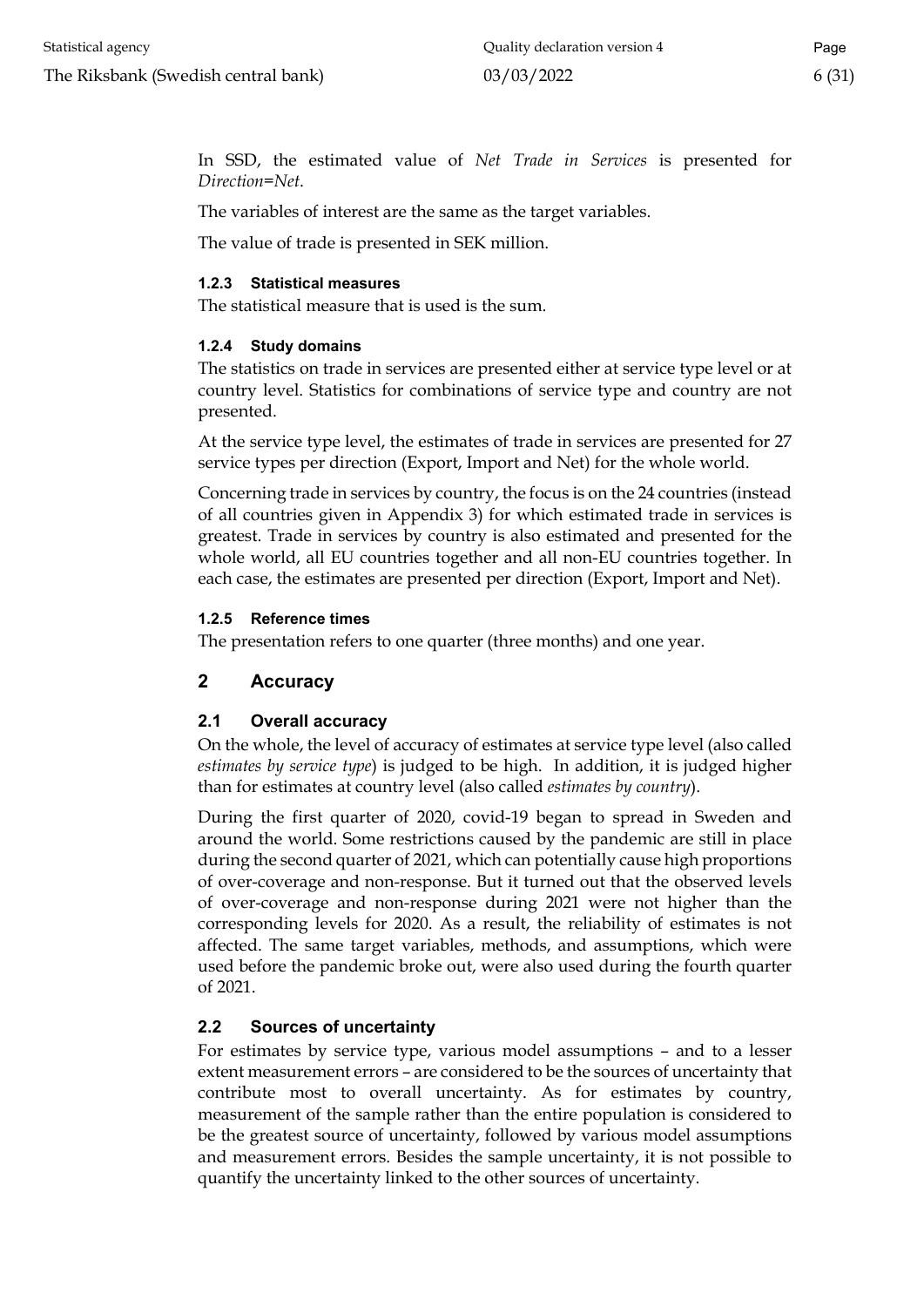#### <span id="page-6-0"></span>**2.2.1 Sampling**

If there were a register of all transactions with other countries, the data on the target variables would be sampled from that. However, because such a register does not exist, direct data collection is used in practice from a sample of Swedish companies and authorities. Administrative data is also used (for details on service types that involve administrative data, see section 5.1.2).

In order to draw the sample, a frame is constructed. Initially, the frame consists of all active legal entities in Statistics Sweden's business register. Further, the frame is supplemented with data from other sources, which in different ways indicate that the company conducts foreign trade in services in the year concerned, and the extent thereof.

Great importance is attached to identifying particularly important companies that can have sizeable foreign trade in services. These companies come into the sample with the probability 1, that is, they are totally surveyed. Around one fifth of the total sample consists of totally surveyed companies.

The companies in the basic frame are stratified according to three dimensions: industry, participant status and size. The type of industry is determined by the company's main SNI code. Participant status is an indicator variable that indicates the scope of foreign trade in services. Participant status is determined based on the above-mentioned indication sources, knowledge of industry and information from previous sample rounds. The size is based on the company's annual turnover.

The stratified basic frame is limited to companies with an annual turnover exceeding SEK 1 million (this requirement applies to all industries, apart from financial and VAT-exempt ones, which are allowed to have an annual turnover of below SEK 1 million). The frame is further stripped down according to various indicators of foreign trade in services. The final delimited frame consists of around 50 000–65 000 companies, identified as companies that have the conditions to execute large foreign transactions at some timepoint during the year irrespective of direction and service.

Each year, an independent random stratified sample is drawn of around 6 100 companies from the delimited frame. When it comes to allocating sample sizes in defined strata, collected data from previous survey rounds are used. The aspects considered in connection with allocation are:

- 1. meeting precision requirements in terms of *relative standard deviation*, i.e., standard deviation/point estimate, which is placed on estimates of trade in services by service type for both directions together, and
- 2. reducing the burden on respondents for companies in the smaller size classes.

It should be pointed out that estimates by country are not subject to any precision requirements. For this reason, the sample uncertainty in estimates by country is judged to constitute the largest part of their overall uncertainty (more about the uncertainty in the estimates by country is provided in section 2.2.4).

No sample is drawn for companies outside of the delimited frame, which requires making model assumptions regarding their foreign trade in services (see section 2.2.6). Although excluding companies from the frame entails the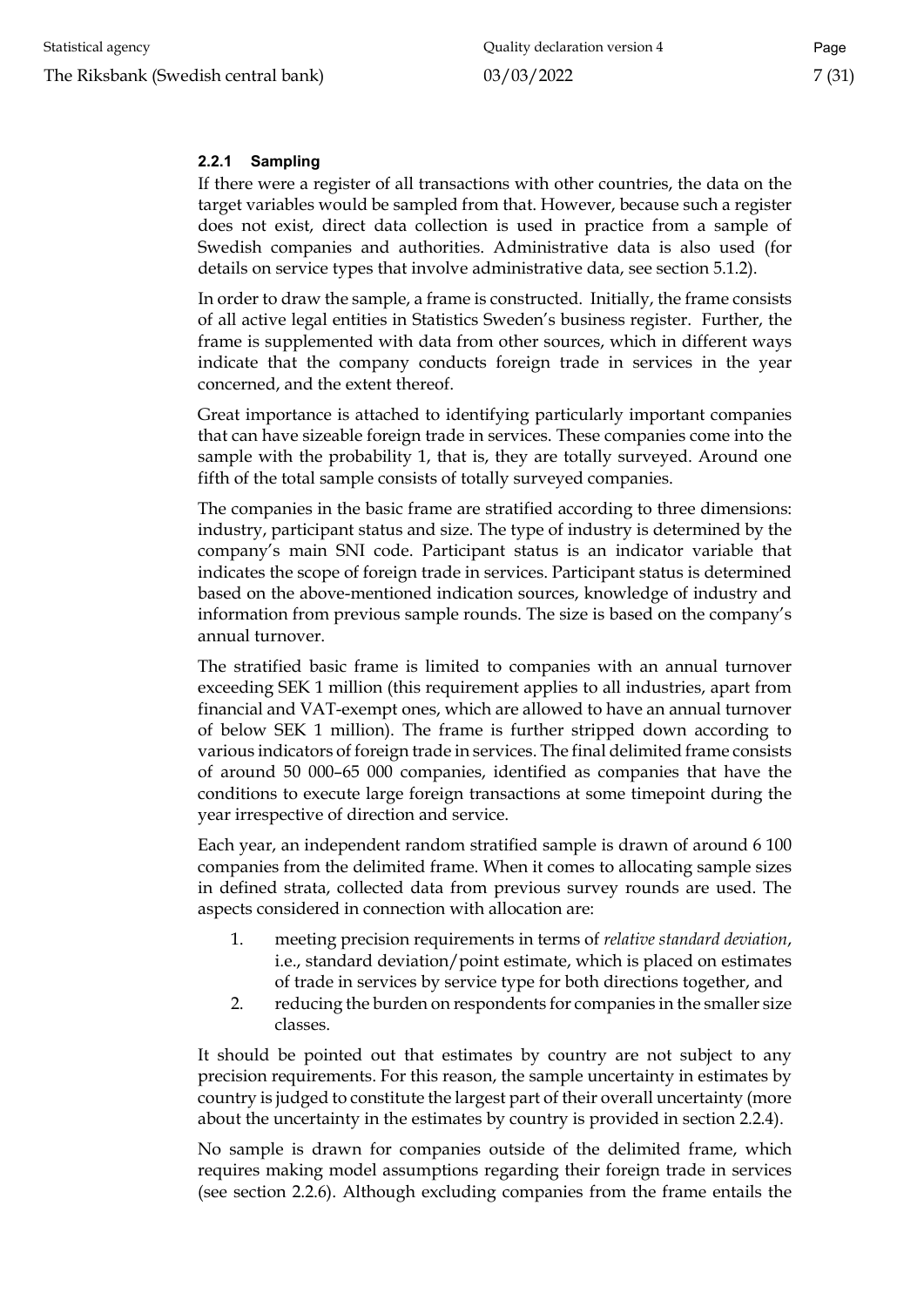deviation from probability sampling, it does, however, reduce the risk of drawing a sample of companies either that do not have any foreign trade in services or that do so only to a very narrow extent. Other positive consequences of the exclusion are that it reduces both the burden on respondents and costs.

The effect of surveying a sample instead of the whole population has been measured with the relative standard deviation of the estimates, defined earlier in this section. This measure enables comparisons between estimates of different magnitude, for example the estimates for the service type Transport and its subcomponents associated with different types of transport.

Note that the sample uncertainty is not calculated for estimates by country, which makes it possible to reduce calculation time (and calculation costs) considerably.

Appendices 5 - 8 give the relative standard deviations (RSA) for the estimates by service type, obtained for the first, second, third and fourth quarter of 2021. For the current quarter, i.e., quarter 4, the RSA values by service type are of the same order of magnitude as the corresponding RSA values for the three previous quarters, which indicates a stability in the precision of the estimates over time. Another similarity to note is that the quarter's Import estimates have smaller RSA values for more service types than the corresponding Export estimates. This means that the Import-estimates are associated with better precision than the corresponding Export-estimates. The large differences in the precision are usually observed every quarter for two service types, namely for the *Services Information Services* (for Q4 RSA for Export is 0,21, while for Import RSA is 0.07) and for *Maintenance and repair services* (for Q4 RSA is 0.18 and 0,07 for Export and Import, respectively). However, the precision in their annual estimates is much higher, especially for *Information Services* whose RSA values have been reduced to 0.10 for Export and to 0.04 for Import.

It should also be noted that the precision of annual estimates is better than the precision of quarterly estimates not only for the latter two types of services but for all types of services. Even better precision is expected due to future revisions of the whole of 2021, especially in connection with the revisions of estimates for quarter 4 2021 which will be revised for the first time when publishing estimates for quarter 1 of 2022 (for the revision schedule, see section 2.3). Then more companies are expected to submit values of their UHT transactions (see the discussion on forfeiture in section 2.2.4).

Appendices 5 - 7 also present the RSA values for the revised estimates for the first three quarters of 2021. For most service types, the effect of revisions on the precision of the estimates seems unsubstantial, which is indicated by relatively stable RSA values (per service type) at different revision times. However, we can note in Appendix 7 that the revision for the third quarter 2021 has had a clear positive effect on the Export-estimate of *Maintenance and repair services,*  whose RSA value has decreased from 0.36 to 0.20. However, the precision in the corresponding Import estimate has deteriorated somewhat, which is indicated by the RSA value increased from 0.06 to 0.10.

Appendix 9 compares the RSA values for the annual estimates for 2020 obtained now and one year ago, i.e., at their first publication. As can be seen, the revision did not affect the precision of estimates, which remained as high as before the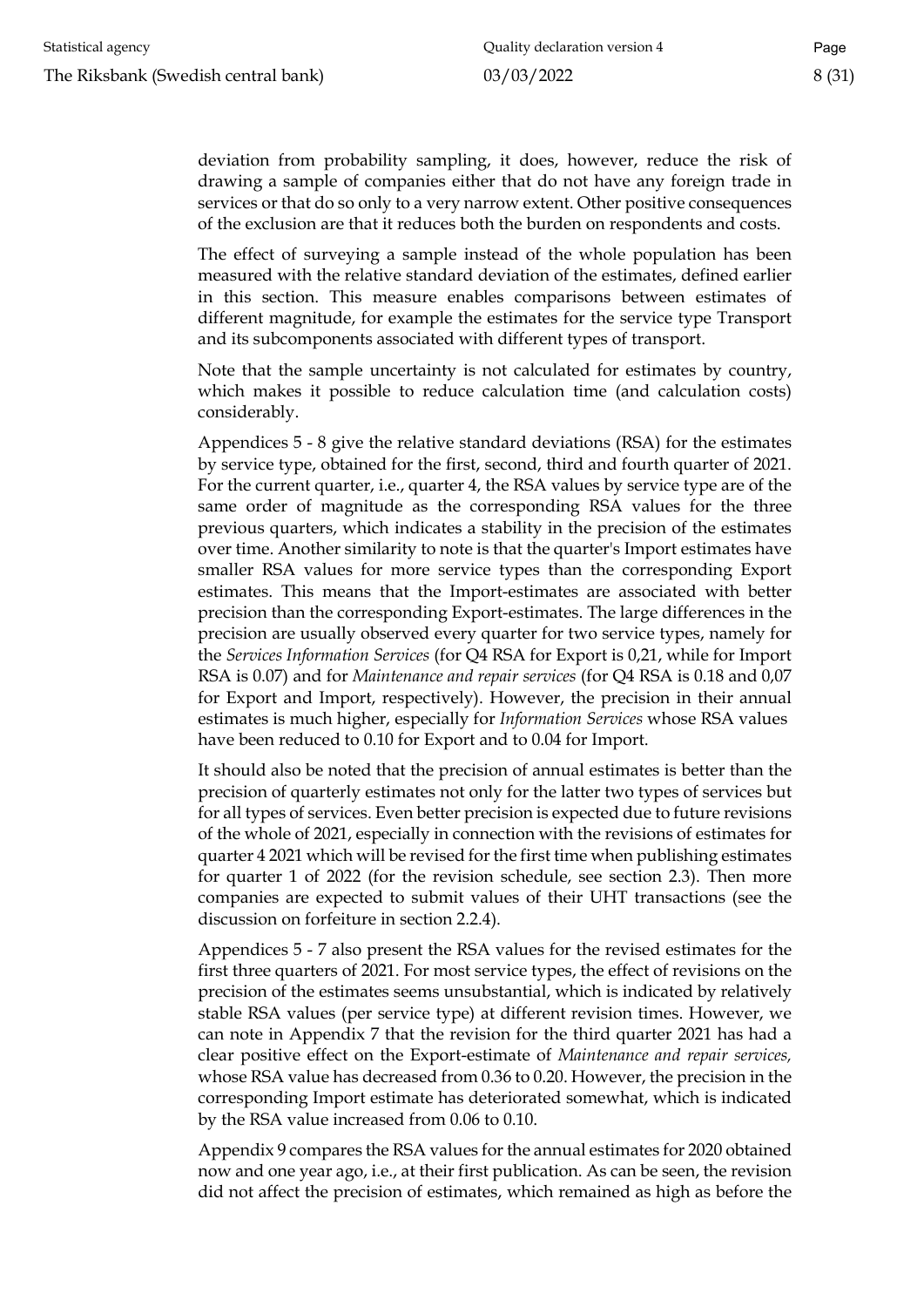revision. This applies to all service types except the service type *Agriculture, Mining, and Environmental Services*. The effect of the revision on its Import estimate was very positive, which is reflected in the RSA value reduced due to the revision from 0.14 to 0.08.

In summary, sample uncertainty is judged relatively low for estimates by service type, both for Export and Import, while estimation uncertainty for estimates by country is expected to be greater.

#### <span id="page-8-0"></span>**2.2.2 Frame coverage**

Because the target units are transactions, both over- and undercoverage are defined in terms of transactions. In addition, they are defined on an annual basis because that the sample is drawn once a year.

Over-coverage of transactions arises when, for some reason, a company has not had foreign trade in services throughout the entire reference year. From an estimation perspective, the over-coverage does not distort the estimates, but it may deteriorate their precision.

On the other hand, estimates may be underestimated due to undercoverage of transactions, which arises when new companies are formed after the sample has been drawn. Importantly, if sizeable foreign transactions are discovered after the sample has been drawn, the companies in question are added to the sample retroactively, in separate strata. However, no adjustment for undetected undercoverage is performed (see section 2.2.6). This may lead to an underestimation of trade, which is, however, considered negligible. This is because the absence of companies in the delimited frame does not necessarily mean undercoverage of the transactions in the target population.

To sum up, it is considered that the companies in the final delimited frame provide good coverage value-wise of the Swedish companies' foreign trade in services for the entire year.

#### <span id="page-8-1"></span>**2.2.3 Measurement**

Collection is done electronically using an online form or file reading. Automated validation controls render a certain type of erroneous reporting impossible. The companies that report substantial changes in exports or imports of services are studied in more detail by means of comparisons with VAT returns and other statistical sources, and direct contacts with the companies.

Reporting is done by service. It can sometimes be difficult for the respondents to choose the right service, particularly when the boundary between good and service is ambiguous. An example of this is the definition of software, which can contain both a good and a service component. Another problem is that many companies do not have accounting systems that support submitting data on the requested services.

All of this may lead to substantial measurement uncertainty in submitted data. However, measurement uncertainty is considered to be much lower at service type level due to summing. As for reported service values by country, the measurement uncertainty can be greater. This is because the respondents themselves sometimes need to make approximations to distribute the total value for a given service type across countries.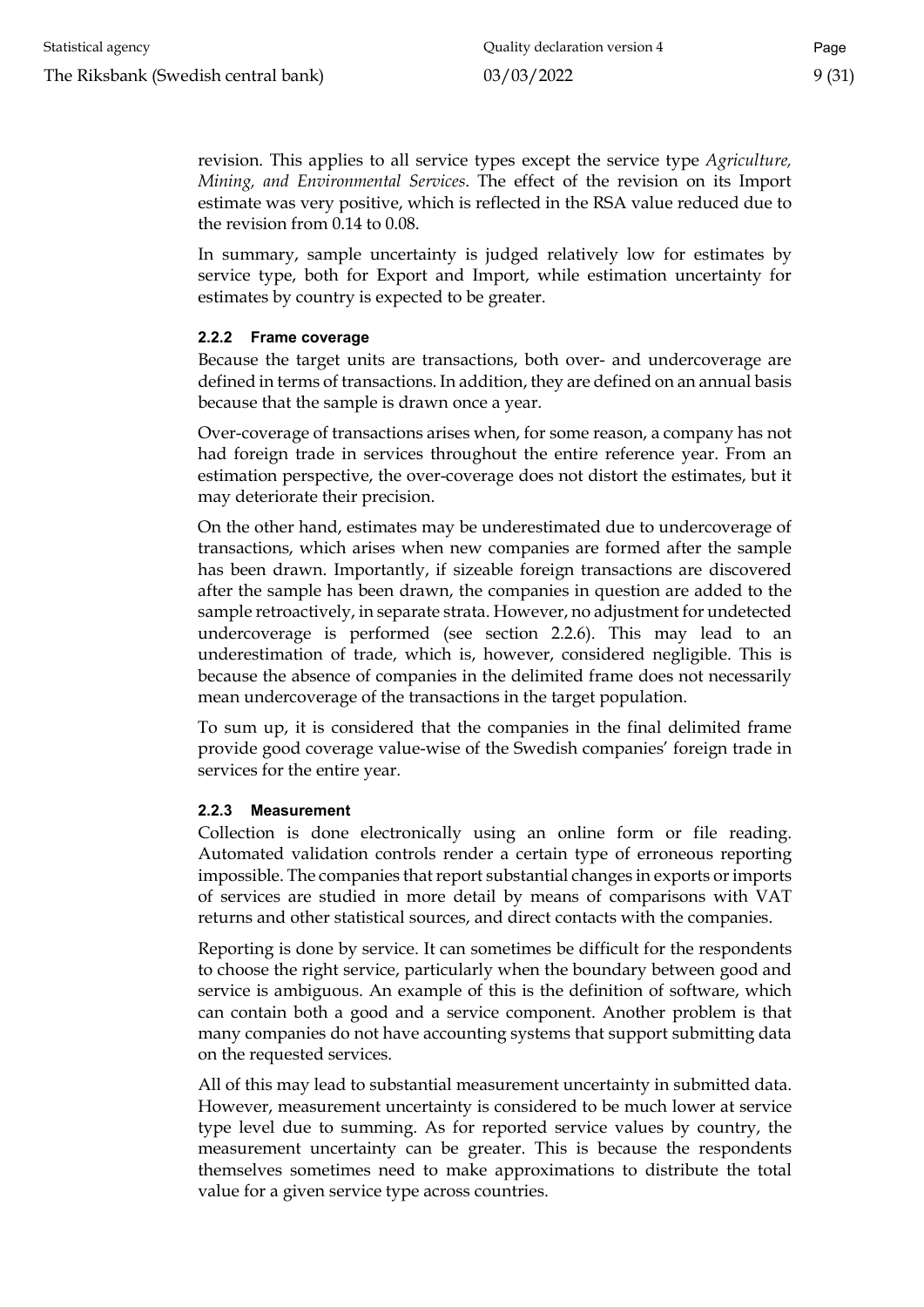To reduce the effect of measurement uncertainty on estimates, various controls are performed that aim to detect deviant values. The controls primarily consist of comparisons with previously submitted values, comparisons with VAT information for the same period and various screening of data associated with a specified industry. Suspected erroneous values are investigated, which can sometimes be a protracted process. For this reason, measurement uncertainty can have a greater effect on preliminary statistics than the final version (see section 2.3).

Knowledge about measurement uncertainty is largely empirical and unquantifiable. Neither is it possible to determine whether measurement uncertainty is largely systematic or random (systematic measurement errors are generally more difficult to detect and adjusting them tends to be more problematic).

To sum up, it is considered that both systematic and random measurement errors may contribute to the overall estimation uncertainty in both estimates by service type and in estimates by country. However, it is judged to be relatively low, especially for estimates by service type.

#### <span id="page-9-0"></span>**2.2.4 Non-response**

The (unweighted) response rate is considered to be relatively high, usually between 80 and 85 percent in the initial publication of the survey. Because data continues to come in after initial publication, the response rate commonly increases by the time of the revisions. For example, when publishing the estimates for quarter 1, the non-response rate among the companies in the sample was approx. 22%, while now with the publication of the estimates for the fourth quarter, this non-response rate has fallen to 13%. The non-response rate during quarter 4 turned out to be approx. 25% of the companies in the sample. The proportion of companies that did not provide an answer throughout the whole 2021 is approx. 10%.

The non-response is more typical for companies within smaller size classes, while for large companies the non-response is much lower. For example, during the fourth quarter, the non-response rate within the largest size class was approx. 6%, and its annual non-response rate was even lower, namely 2.5%.

Compensation for unit non-response depends on the size of companies. Missing data for the larger, totally surveyed companies (although not authorities) are imputed with data from the prior quarter (if available). In the case with totally surveyed authorities, missing data for are instead replaced by data from the same quarter of the *prior* year (if available). This is because many transactions performed by authorities have clear seasonal patterns. These imputation methods are considered to have relatively little effect on the statistics.

Unit non-response of sample-surveyed companies is compensated using mean compensation, which entails imputation of the mean of submitted values by service within the stratum concerned (for details on the assumption, see section 2.2.6).

Mean compensation can lead to overestimation if there are sharply diverging values within the stratum. In order to avoid such overestimation, the companies reported these values, known as outliers, are moved to a separate stratum in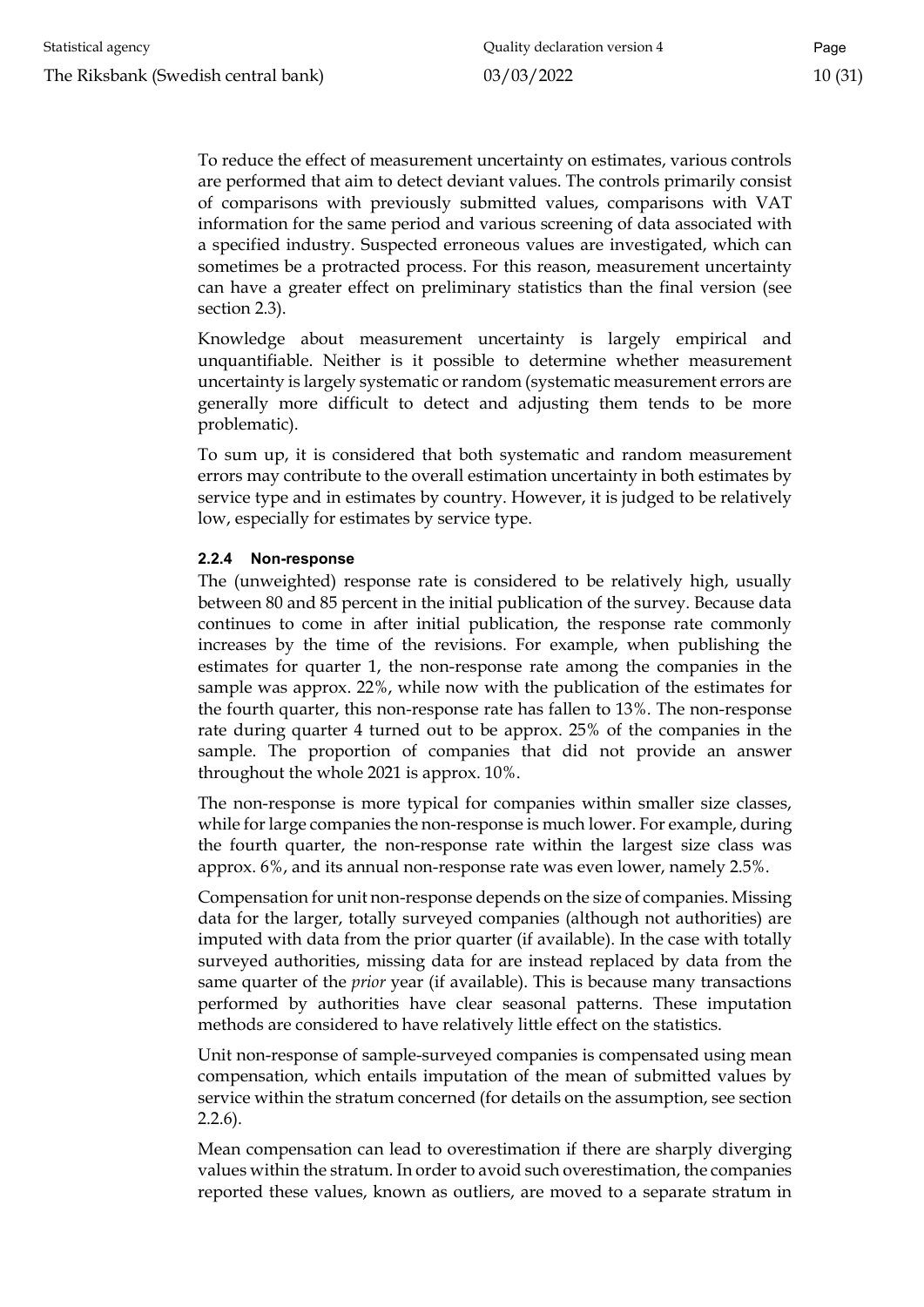which they only represent themselves. In the original strata, the weight is corrected for the number of outliers that have been moved elsewhere.

Another type of non-response, item non-response, arises when there is no counterpart country for services. To derive service values by country for a certain service from the corresponding service value for *Country='whole world'*, either predetermined quota or various distribution keys based on submitted data are applied (for details on assumptions, see section 2.2.6). In general, the higher the proportion of the collected service values by country the better the estimation of the statistics by country will be.

The overall effect of non-response on the statistics is considered to be relatively small because (1) the response rate among the most significant companies is high, and (2) because the non-response is compensated via imputations.

It should be mentioned that the non-response during the second quarter of 2021 was not compensated in any special way in addition to the methods described above. The main reason for this is that values that have been imputed are already adjusted during 2020 (for the adjustment method see Quality Declarations for 2020).

#### <span id="page-10-0"></span>**2.2.5 Data processing**

The data is collected using two different sub-surveys. The first covers general foreign trade in services and has eight different forms that have been adapted to the sector of the companies. The second sub-survey is in order to collect information on travel and is directed at banks, foreign exchange bureaux and charge card companies.

All companies submit information on their foreign trade in services broken down by services and counterpart country. Some review is performed already upon initial measurement (see section 2.2.3). In the next step, microdata is reviewed using the tool SELEKT. Through the tool, a prioritisation list is created based on the probability of a value being erroneous in combination with the impact the erroneous value would have on the estimated result. The values are then carefully inspected according to the prioritisation list.

Automatically imputed values are also checked manually at the company level, regardless of whether their adjustment has been carried out or not.

After the review at company level has taken place, review is also performed at macro level in the VERITAS program. In this review, aggregate values are studied for the various service types in which substantial changes in percentage and values are further checked by means of reverting to the micro level and seeing which companies have contributed to the changes and whether they appear reasonable. Great importance is attached to the review of companies that represent substantial proportions in various service types.

The overall view is that processing uncertainty constitutes a negligible part of total uncertainty in both non-allocated estimations and estimations by country.

#### <span id="page-10-1"></span>**2.2.6 Model assumptions**

As emphasised earlier, model assumptions probably account for a largest part of the overall uncertainty in estimates by service type, and may contribute substantially to the overall uncertainty in estimates by country.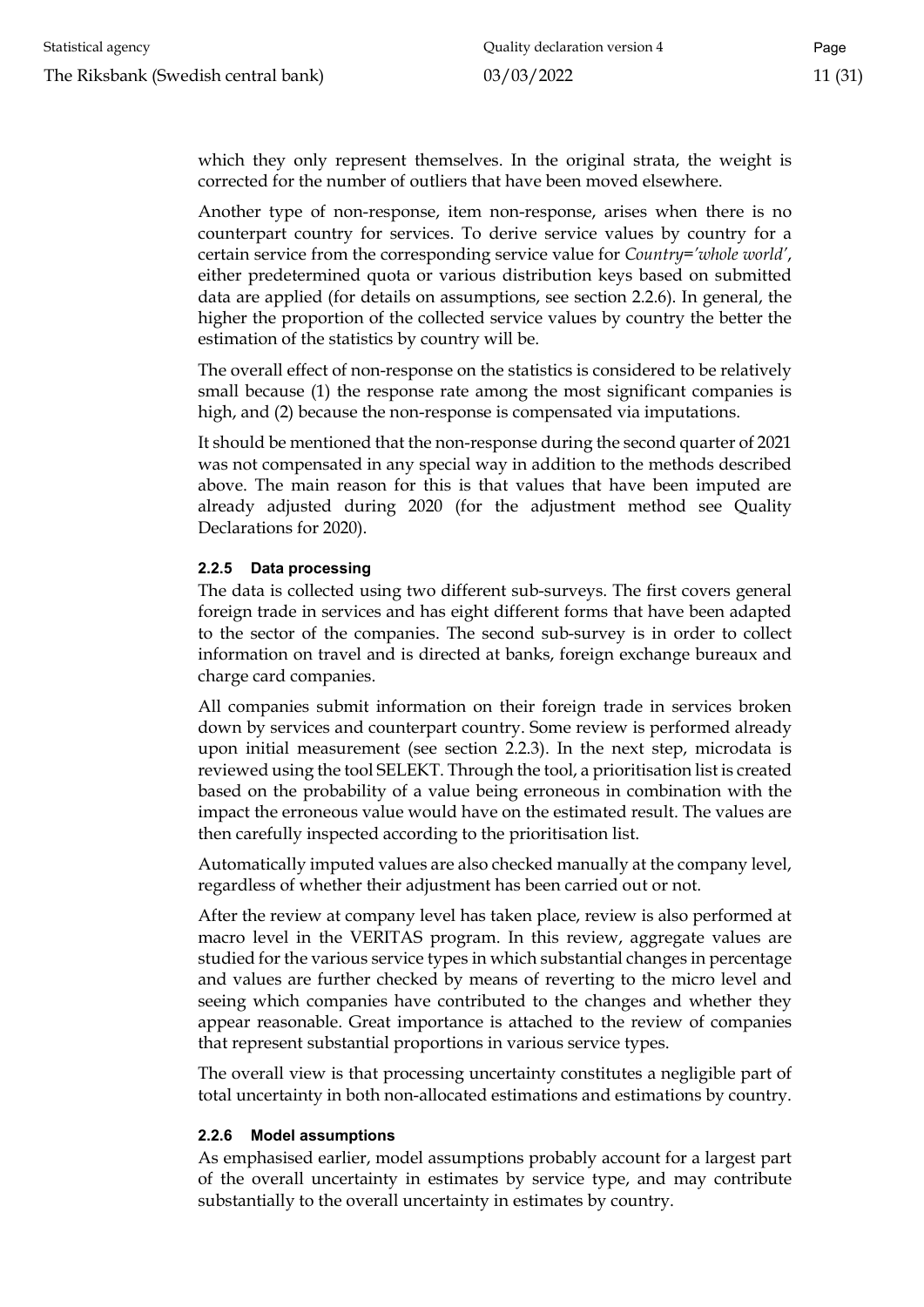An important model assumption is that companies below the so-called cut-off limit contribute with the value zero. The cut-off limit varies depending on the industry that companies belong to and their participant status. Although some companies under the cut-off limit may have foreign trade in services, the assumption is that their overall contribution to total trade ought to be small.

Another model assumption is applied when it comes to derive service values by country from the data submitted in an undistributed form, that is, only for *Country='whole world'*. The assumption is that all companies, irrespective of the stratum to which they belong, have the same net of partner countries. The assumption is supported by empirical studies on trade in both goods and services, which did not reveal clear patterns between the companies' properties, e.g. the size, and their trade relationships to other countries.

Given a certain service, the share for each country is calculated based on all reported values associated with the service in question. Further, these shares are applied to the corresponding undistributed service values.

Finally, different assumptions are made to generate data when it is not possible, wholly or partially, to collect reliable data, for example, to make CIF/FOB adjustments for transport services. Another types of services associated with such model assumptions are: insurance services, diplomat services, municipalities and county councils, and households. The resulting model estimates are regularly reviewed and replaced by collected data where possible.

#### <span id="page-11-0"></span>**2.3 Preliminary statistics compared with final statistics**

On each publishing occasion (quarter) published values from the prior quarter are revised. Similarly, the seven prior quarters are revised each time the fourth quarter is published. Sometimes, revisions occur outside of the ordinary revision schedule, often prompted by it having transpired that significant data has been inaccurate, or new information having emerged. This type of revision often covers a longer period.

The revisions that are made outside of the ordinary revision schedule are often much greater and are more commonly in either direction, up or down. The quality of the statistics is however considered to improve as this type of revision gives better accuracy.

Section 3.1 provides more information on when statistics are published and when they count as final.

# <span id="page-11-1"></span>**3 Timeliness and punctuality**

#### <span id="page-11-2"></span>**3.1 Production time**

The preliminary statistics on foreign trade in services are published approximately two months after the end of the quarter.

# <span id="page-11-3"></span>**3.2 Frequency**

Foreign trade in services is collected and published quarterly.

In connection with the publication of quarters 1–3, the immediately preceding quarter is revised. When publishing the fourth quarter, the seven preceding quarters are revised and this counts as final statistics. This means that the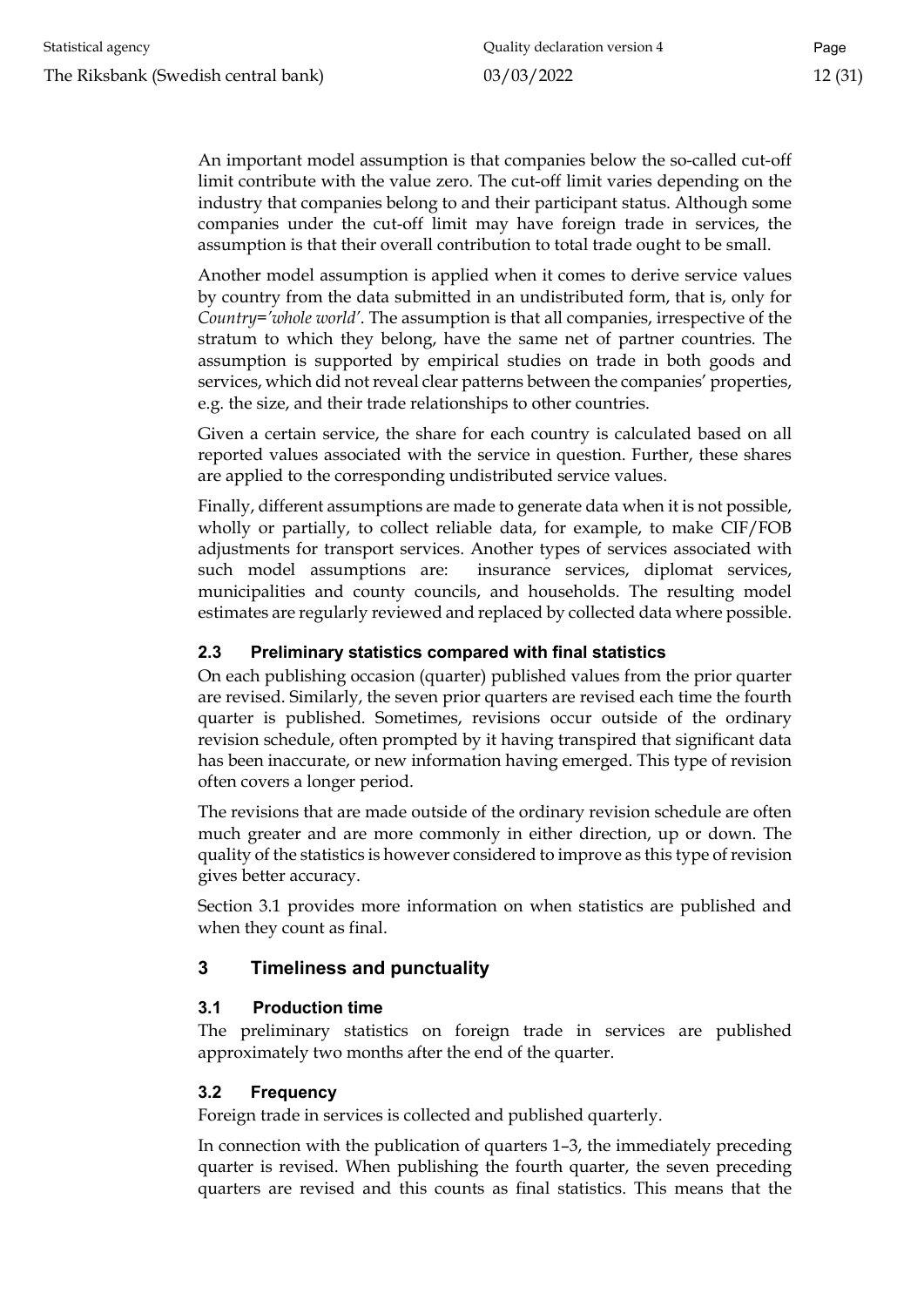statistics for 2021 is viewed as final when the fourth quarter of 2022 is published. If needed, revisions are also performed of another and often longer period of time. These revisions can ensue from new information from respondents having become available, or a manual change having been made. Revisions can also be due to altered interpretations of data or definitions. The ambition is to make these extraordinary revisions in coordination with other economic statistics. This can for example occur in connection with general revisions of the national accounts.

# <span id="page-12-0"></span>**3.3 Punctuality**

Publication punctually follows the publishing schedule for the Official Statistics of Sweden. Historically, delays have very seldom occurred.

# <span id="page-12-1"></span>**4 Accessibility and clarity**

#### <span id="page-12-2"></span>**4.1 Access to the statistics**

Statistics Sweden's website is primarily used as the channel for mediating the statistics. There, the statistics are found via the Statistical Database and in statistical news items and reports. Statistics on foreign trade in services are accessed via [www.scb.se/HA0202.](http://www.scb.se/HA0202)

When retrieving statistics, the user should note that the values are stated in millions of Swedish kronor and that the figures may be revised. Note also that the statistics for four quarters in one and the same year are aggregated into annual statistics.

The statistics are also available via Eurostat's statistical database together with the published statistics of other countries.

#### <span id="page-12-3"></span>**4.2 Possibility of additional statistics**

Besides the statistics that are freely available on scb.se and through Eurostat, it is also possible to commission further orders of the statistics in return for a fee. Detailed statistics however pose a risk of disclosing respondents and also of accuracy that is considered to be low. There are therefore limitations on what can be issued.

#### <span id="page-12-4"></span>**4.3 Presentation**

As already mentioned in section 4.1, the statistical information is presented both quarterly and annually on scb.se. In connection with publishing, the tables in the statistical database are updated. Four different tables for trade in services are found there. These include trade by account item and country, annually and quarterly. Trade by account item is available as of 1982 while the tables by country contain data as of 2004.

#### <span id="page-12-5"></span>**4.4 Documentation**

Documentation prepared by Statistics Sweden is available on the web page for the survey on Statistics Sweden's website, [www.scb.se/HA0202.](http://www.scb.se/HA0202)

Other documentation that may be of interest is Balance of *Payments and International Investment Position Manual (BPM6).*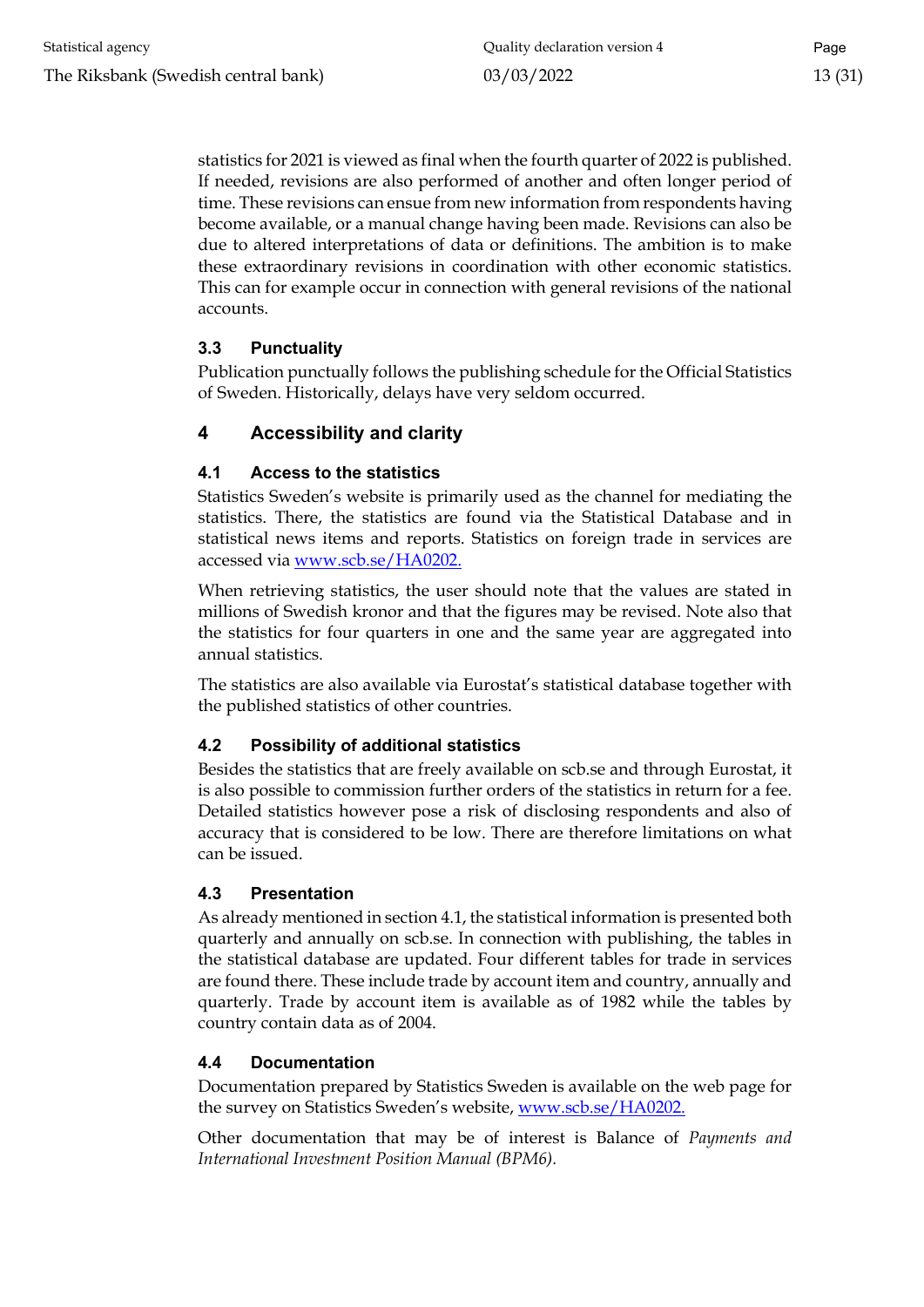Detailed documentation in the form of Production of the Statistics (StaF) and *The detailed content of the statistics (MetaPlus)* are currently absent but planned for next year.

#### <span id="page-13-0"></span>**5 Comparability and coherence**

As explained in section 2.1, the pandemic of covid-19 in 2020-2021 had not affected the survey FTS in the sense that the same target variables, methods and assumptions, which were used before the outbreak of the pandemic, were also used in 2021. The pandemic did not affect the coherence either.

From the first quarter of 2021 due to the reduction in the number of questionnaires, the services listed in Table 1 are collected in another way compared to that used before 2021. Instead of being collected as separate services, they are now collected as a part of other services. However, this has not affected the comparability of the statistics presented either over time or between groups because the estimation procedure still takes into account the industry groups to which the companies belong.

| <b>THEIR I.</b> DEFORCED THAT ALL CONCERT AS A part of other services from QT 2021. |
|-------------------------------------------------------------------------------------|
| Airport charges                                                                     |
| Road, bridge and ferry tolls                                                        |
| Repair of transport equipment                                                       |
| Gross income/expense from pools, passenger transport                                |
| Received/paid time charters for vessels, offshore platforms                         |
| Operating leasing (ex. chartering of vessels, offshore platforms)                   |
| Operating leasing and rental                                                        |
| Postal and courier services                                                         |
| Telecommunication, transmission via telephony and data networks, satellite, etc.    |
| Operating leasing (ex. chartering of aircraft)                                      |
| Operating leasing (ex. chartering of trains)                                        |
| Operating leasing (ex. chartering of vehicles)                                      |
| Chartering of vehicles (without driver)                                             |
| Chartering of aircraft (without crew)                                               |
| Chartering of trains (without driver)                                               |
| Cargo handling                                                                      |

**Table 1.** *Services that are collected as a part of other services from Q1 2021.*

#### <span id="page-13-1"></span>**5.1 Comparability over time**

Statistics Sweden started to produce statistics on foreign trade in services in 2003. Before then, they were published by the Riksbank. The transfer to Statistics Sweden also affected the production methods, which caused a break in the time series. In 2012, the sample was enlarged from 5,200 to 6,100 and somewhat later reporting by country was extended from only the 1,500 largest companies to all companies. That same year, use of the new manual, BPM6, was also implemented, which increased the number of service types from 11 to 26 (presented in Appendix 1). All changes over this period caused a break in the time series, but this has been addressed by performing retroactive revisions to the extent considered feasible. Reviews of services in Appendix 2 take place in line with altered trading patterns and can make it harder to have long time series.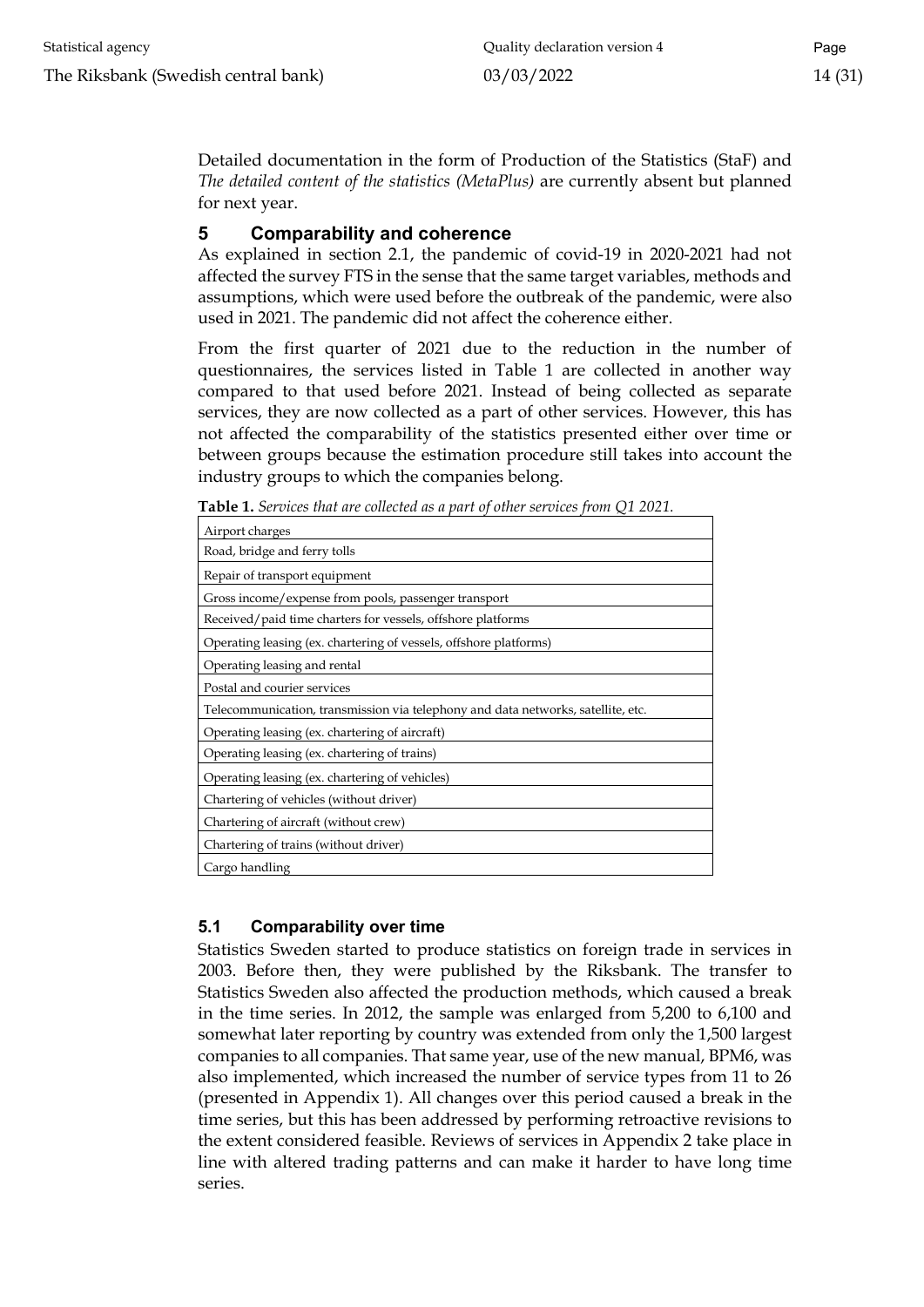#### <span id="page-14-0"></span>**5.2 Comparability among groups**

All reported estimates are obtained according to one and the same estimation method for estimating totals known as the Horvitz-Thompson estimator. Together with the fact that the definitions of all service types follow one and the same manual – BPM6 – this means that all estimates are comparable with each other.

It is worth emphasising that the estimates for the service type FISIM, Financial Intermediation Services Indirectly Measured, are not calculated in the survey Foreign trade in services. It is the National Accounts that obtain undistributed over countries estimates of trade in services. Distributed service values by country are obtained by the Balance of Payments. The calculations are performed according to a special model, based on data collected by the Balance of Payments and the National Accounts within a total population survey (more information on FISIM is available on Statistics Sweden's website [https://www.scb.se/contentassets/c89bb85e14184e92a4d5e4eec5ce4b98/swe](https://www.scb.se/contentassets/c89bb85e14184e92a4d5e4eec5ce4b98/sweden-gni-inventory-2016_public_rev_oct2016.pdf) [den-gni-inventory-2016\\_public\\_rev\\_oct2016.pdf\)](https://www.scb.se/contentassets/c89bb85e14184e92a4d5e4eec5ce4b98/sweden-gni-inventory-2016_public_rev_oct2016.pdf). Because the definition of FISIM follows the guidelines in the BPM6 and SNA manuals, where SNA stands for System of National Accounts, the estimates of FISIM are comparable with the estimates for the other service types.

When comparing the reported estimates with corresponding estimates from other surveys, it is important that the same definitions of service types are applied, and that the estimation is based on the same data sources and under the same model assumptions. Some of the service types in Appendix 1 differ from the others in this respect. These are:

- *Transport* with all subcomponents, particularly sea transport and road transport services for which CIF/FOB adjustment of submitted values is performed;
- *Travel*, which is calculated both on the basis of collected data and administrative data, and also specially computed quotas are used to distribute data;
- Insurance, which is based on collected data allocated using specially computed quotas;
- *Financial services*
	- o Financial services excl. FISIM, which is calculated based on collected data and various model assumptions;
	- o FISIM (see discussion above);
- Other services, which are based on both administrative data and collected data.

As regards the estimates by country, it could be said that they are comparable with those obtained in other countries that adhere to Eurostat's nomenclature of countries and territories that are followed by the Foreign trade in services survey. However, comparability is complicated by the fact that all countries draw their own samples based on their national business registers and stratify them in other ways than that described here in section 2.2.1. At transaction level, each import of services should be matched by another country's export of services (and vice versa). However, data by country reported by companies in different countries can differ even if these companies are linked to the same transactions (for possible reasons, see section 2). Naturally, this may cause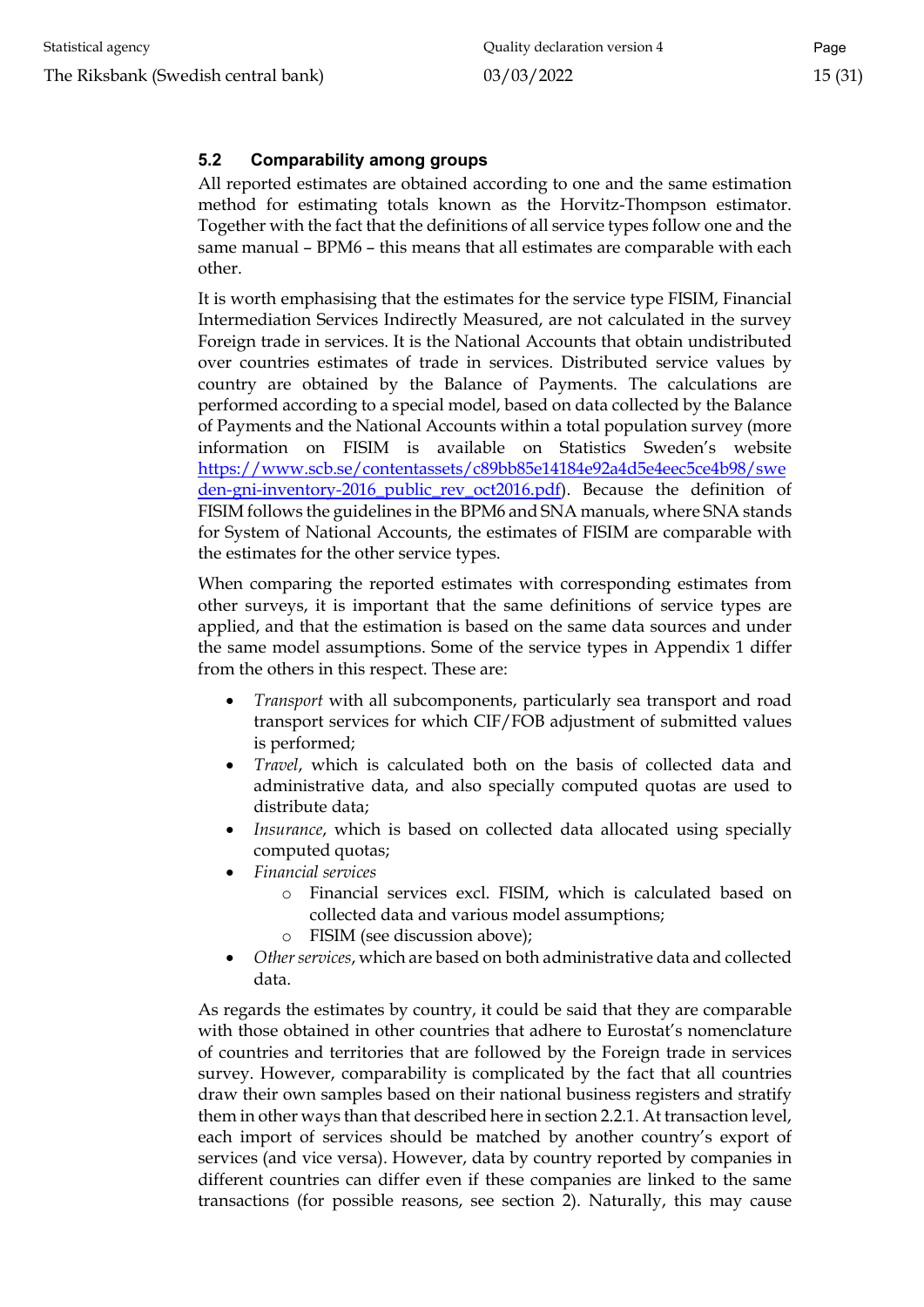asymmetries of varying degrees with other countries' statistics on foreign trade in services.

Yet another comparison group of interest is microdata, i.e., collected data. Interlinking and comparing microdata from other surveys may be complicated or in some cases impossible because

- the properties of the companies in the sample drawn for the Foreign trade in services survey do not necessarily coincide with the properties of the companies of interest within other surveys, and that
- other surveys draw their own samples, or they may be total population surveys.

# <span id="page-15-0"></span>**5.3 Other coherence**

Foreign trade in services is included as a basis in the National Accounts' calculation of GDP, and in the current account of the Balance of Payments. Because of adjustments made in the National Accounts, and which are also used by the Balance of Payments, the data in Foreign trade in services differs from the data in the National Accounts and in the Balance of Payments.

Non-border-crossing goods are collected through trade in services but are subsequently counted as trade in goods in the trade balance.

#### <span id="page-15-1"></span>**5.4 Numerical consistency**

Substantial elements within financial services are corrected with data produced by the Balance of Payments. This concerns data on FISIM, commissions in equity trading, and the service margin (spread) in trade in debt securities. Also, the National Accounts Department performs reclassifications of codes according to SPIN and certain adjustments based on their own judgements. These adjustments are also used in the Balance of Payments.

# <span id="page-15-2"></span>**General information**

# <span id="page-15-3"></span>**A The classification Official Statistics of Sweden**

The statistics are not official.

# <span id="page-15-4"></span>**B Confidentiality and the handling of personal data**

In the special task of agencies for producing statistics, confidentiality applies according to Chapter 24, Section 8 of the Public Access to Information and Secrecy [Act \(2009:400\).](http://www.riksdagen.se/sv/dokument-lagar/dokument/svensk-forfattningssamling/offentlighets--och-sekretesslag-2009400_sfs-2009-400)

To protect the data on natural persons or enterprises that is subject to confidentiality, it is ensured that such data cannot be disclosed directly or indirectly in the published statistics.

Processing personal data is subject to the Official Statistics Act (2001:99), the Official Statistics Ordinance (2001:100) and the EU General Data Protection Regulation (2016/679).

# <span id="page-15-5"></span>**C Storage and elimination**

A copy of all statistical reporting in the form of reports, books and Statistical Reports that have been published as printed matter or reported as a pdf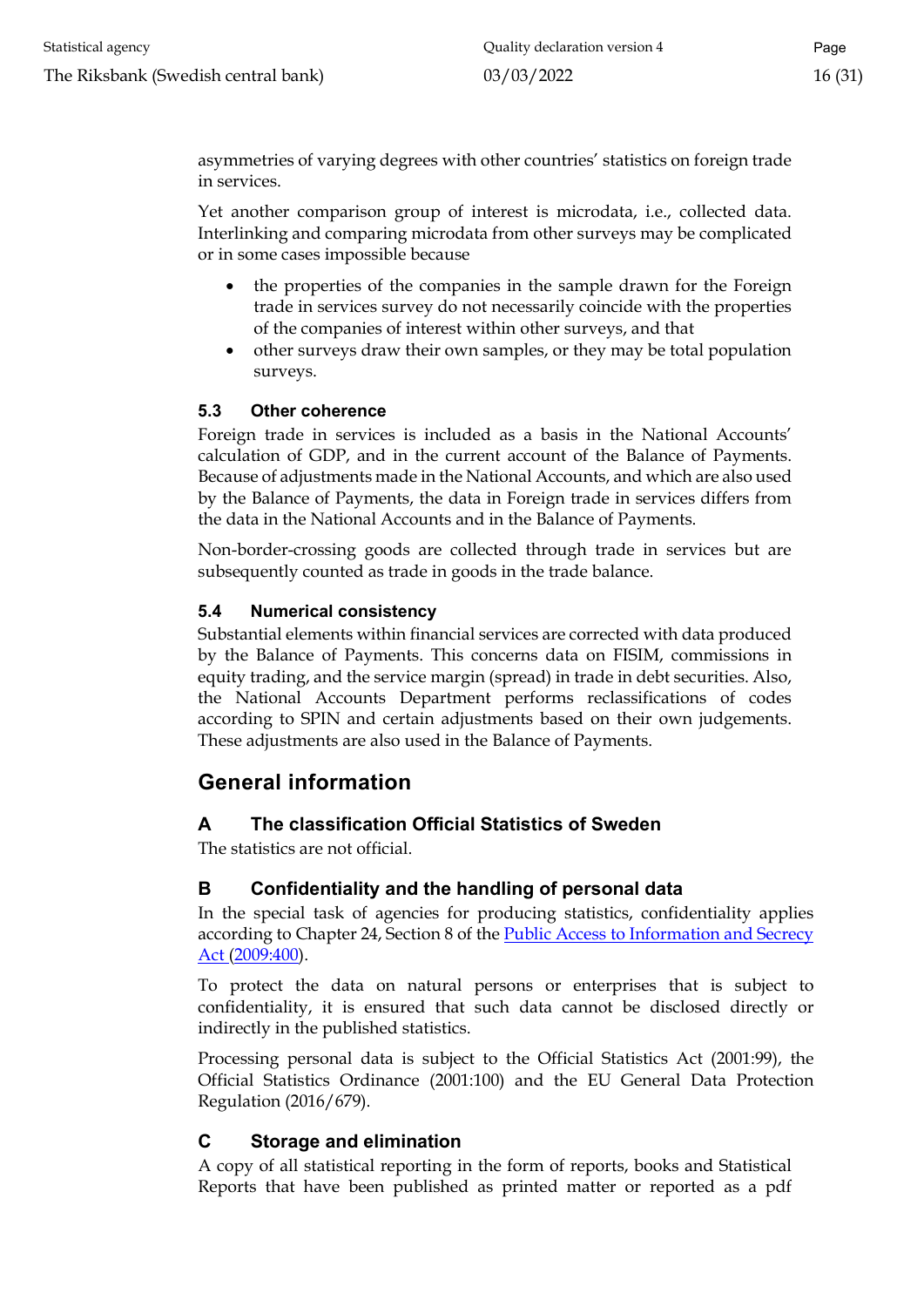document is archived at the Royal Library of Sweden and delivered to the National Archives.

The need to archive material is being investigated.

# <span id="page-16-0"></span>**D Obligation to provide information**

There is an obligation to supply information in accordance with the Riksbank Act  $(1988:1385)$  and regulations [\(RBFS 2002:4\)](http://www.riksbank.se/upload/Dokument_riksbank/Kat_publicerat/RBFS/2002_4.pdf) <sup>2</sup>. This means that there is a legal obligation to provide data to Statistics Sweden. The Riksbank has the right to impose a fine on companies/organisations/authorities that fail to report.

# <span id="page-16-1"></span>**E EU regulation and international reporting**

The obligation to supply information is also regulated at EU level through the following regulations:

REGULATION (EC) OF THE EUROPEAN PARLIAMENT AND OF THE COUNCIL No 184/2005 on Community statistics concerning balance of payments, international trade in services and foreign direct investment.

COMMISSION REGULATION (EU) No 555/2012 amending Regulation (EC) No 184/2005 of the European Parliament and of the Council on Community statistics concerning balance of payments, international trade in services and foreign direct investment, as regards the update of data requirements and definitions

The statistics are included in the international reporting to Eurostat, ECB, IMF, OECD and UN.

# <span id="page-16-2"></span>**F History**

Foreign trade in services has existed at Statistics Sweden since 2003, but statistics have been kept since long before then. Before responsibility for the statistics was transferred to Statistics Sweden, the Riksbank was responsible for producing the statistics.

The present manual from the International Monetary Fund (IMF), BPM6, was provided in 2013 and changes according thereto were made at the end of 2013.

In 2015, work commenced on a new IT system, which was launched at the beginning of 2017.

| <b>Statistical agency</b> | The Riksbank (Swedish central bank) |  |  |  |
|---------------------------|-------------------------------------|--|--|--|
| <b>Contact</b>            | Statistics Sweden,                  |  |  |  |
| information               | Foreign trade in services           |  |  |  |
| E-mail                    | uht@scb.se                          |  |  |  |
| <b>Telephone</b>          | $010 - 4794010$                     |  |  |  |

# <span id="page-16-3"></span>**G Contact details**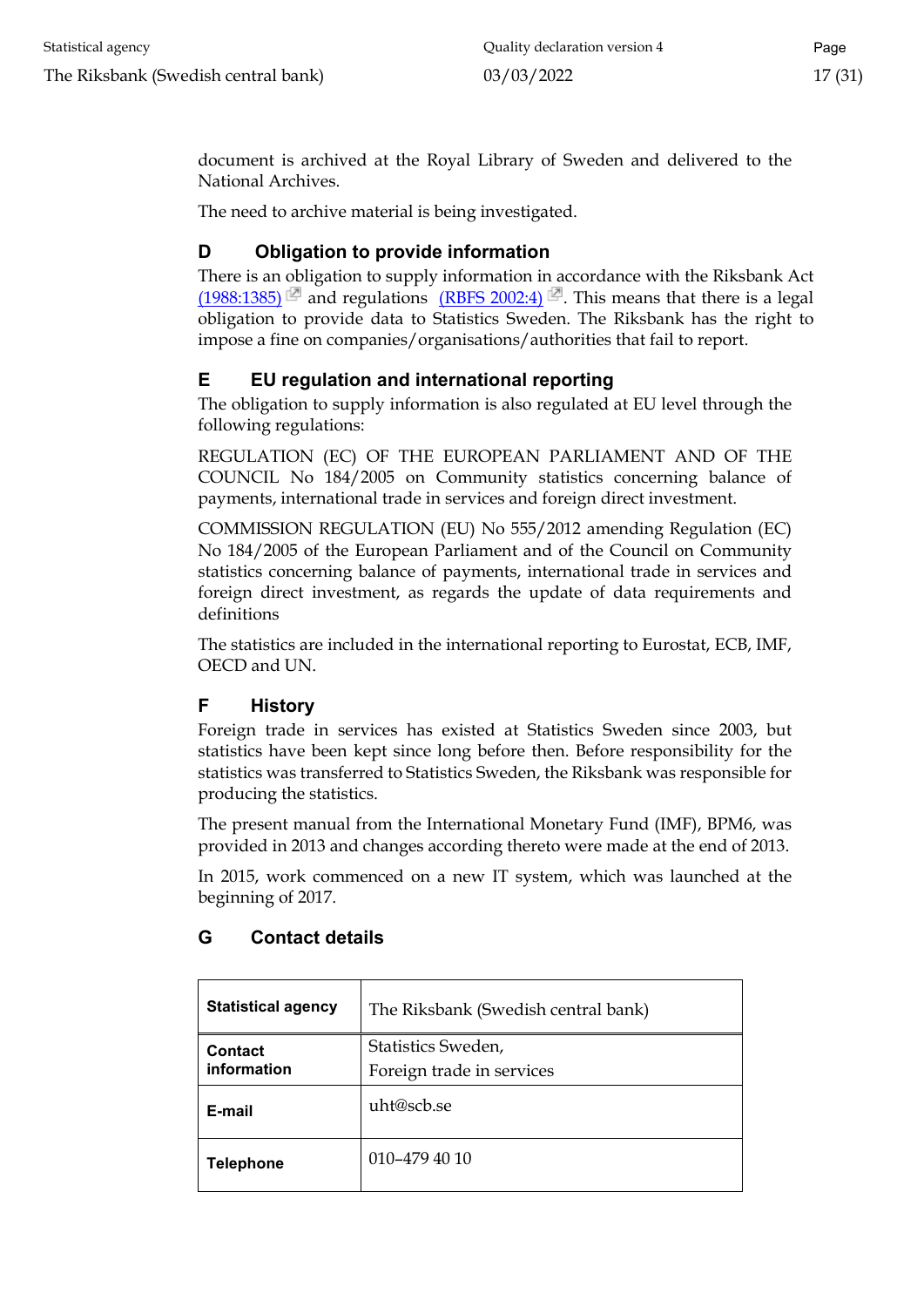# <span id="page-17-0"></span>**Appendices**

#### <span id="page-17-1"></span>**Appendix 1.** *Service type*

- 1. Goods for processing
- 2. Maintenance and repair services
- 3. Transport
	- 3.1 Sea transport services
	- 3.2 Air transport services
	- 3.3 Rail transport services
	- 3.4 Road transport services
	- 3.5 Postal and courier services
	- 3.6 Other transport services
- 4. Travel
- 5. Construction services
- 6. Insurance
- 7. Financial services
	- 7.1 Financial services excl. FISIM
	- 7.2 FISIM (Financial intermediation services indirectly measured)
- 8. Charges for the use of intellectual property
- 9. Telecommunications, computer, and information services
	- 9.1 Telecommunications services
	- 9.2 Computer services
	- 9.3 Information services
- 10. Other business services
	- 10.1 Research and development services
	- 10.2 Professional and management consulting services
		- 10.2.1 Legal services
		- 10.2.2 Accounting and administrative services
		- 10.2.3 Management and PR
	- 10.3 Marketing services
	- 10.4 Technical, trade-related and other business services
		- 10.4.1 Architectural, engineering and scientific services
		- 10.4.2 Agricultural, mining and waste treatment/de-pollution services
		- 10.4.3 Other services
- 11. Personal, cultural/recreational services, etc.
- 12. Government goods and services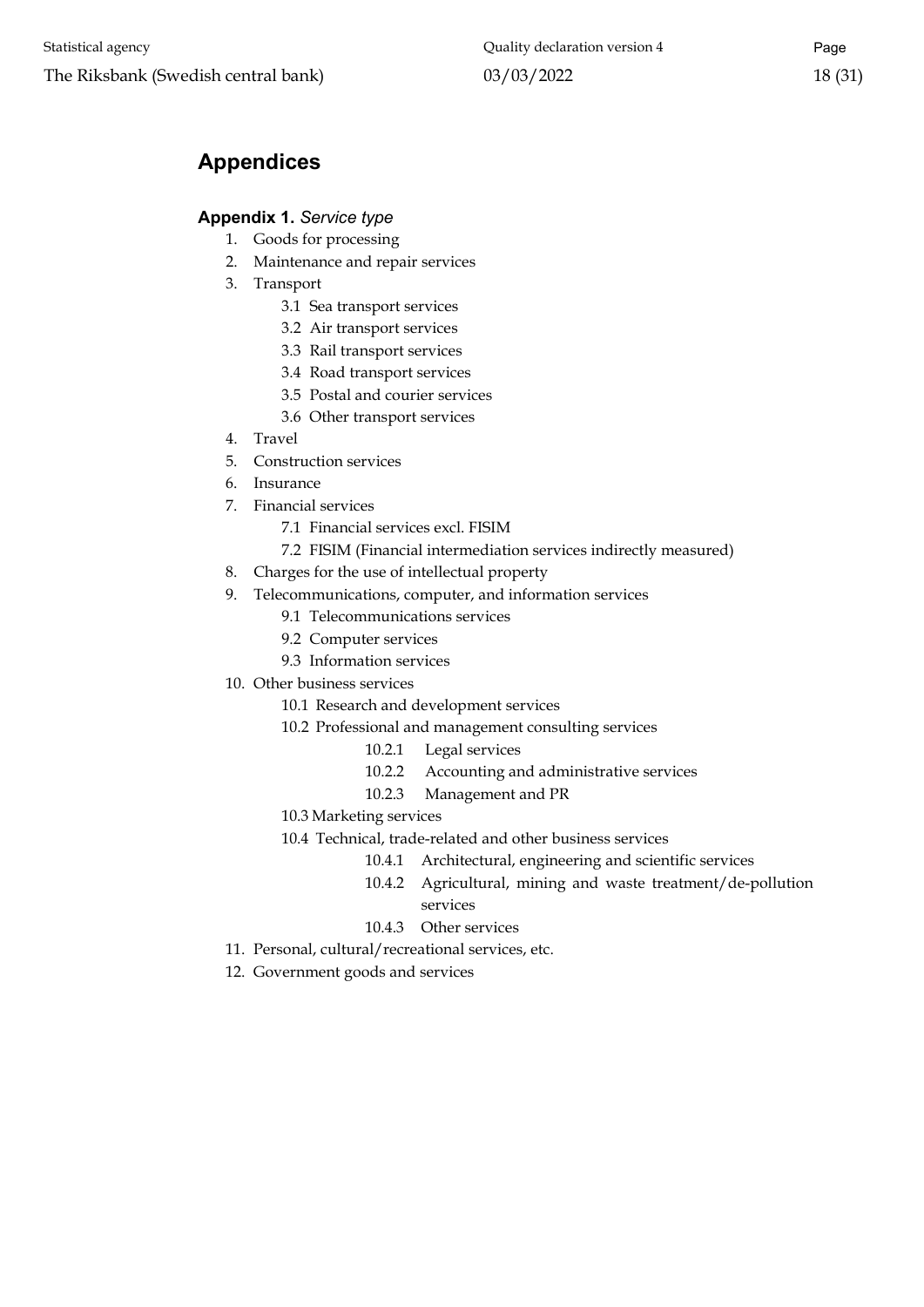#### <span id="page-18-0"></span>**Appendix 2.** *Services*

| Purchase of goods for construction projects abroad                        |
|---------------------------------------------------------------------------|
| Processing of goods owned by other parties                                |
| Maintenance and repair services of goods (ex. computers and buildings)    |
| CIF-adjusted exported resp. imported goods, air                           |
| CIF-adjusted exported resp. imported goods, sea                           |
| Adjustment for CIF transport                                              |
| CIF-adjusted exported resp. imported goods, rail                          |
| CIF-adjusted exported resp. imported goods, road                          |
| Goods freight by sea                                                      |
| Goods freight by air                                                      |
| Goods freight by rail                                                     |
| Goods freight by road                                                     |
| Road freight with own vehicles/own personnel                              |
| Road freight with hired vehicles/hired personnel                          |
| Goods freight by vessel                                                   |
| Goods freight by air                                                      |
| Goods freight by rail                                                     |
| Goods freight by road                                                     |
| Gross income/expense from pools, goods traffic                            |
| Purchase of fuels                                                         |
| Purchase of spare parts, accessories, etc.                                |
| Purchase of goods for restaurants and sale of goods on board              |
| Port and waterway services                                                |
| Auxiliary transport services                                              |
| Other transport services (incl. storage, forwarding and transit services) |
| Space transport                                                           |
| Pipeline transport                                                        |
| Electricity transmission                                                  |
| Passenger transport (inland waterways)                                    |
| Freight transport (inland waterways)                                      |
| Supporting and auxiliary transport services                               |
| Passenger transport, sea                                                  |
| Passenger transport, air                                                  |
| Passenger transport, rail                                                 |
| Passenger transport, road                                                 |
| Passenger transport, vessel                                               |
| Passenger transport, air                                                  |
| Passenger transport, rail                                                 |
| Passenger transport, road                                                 |
| Other travel-related services (accommodation, conferences, etc.)          |
| Education services conducted in Sweden                                    |
| Education services conducted abroad                                       |
| Healthcare services conducted in Sweden                                   |
| Healthcare services conducted abroad                                      |
| Swedish banknotes                                                         |
| Life and pension insurance                                                |
| Other non-life insurance                                                  |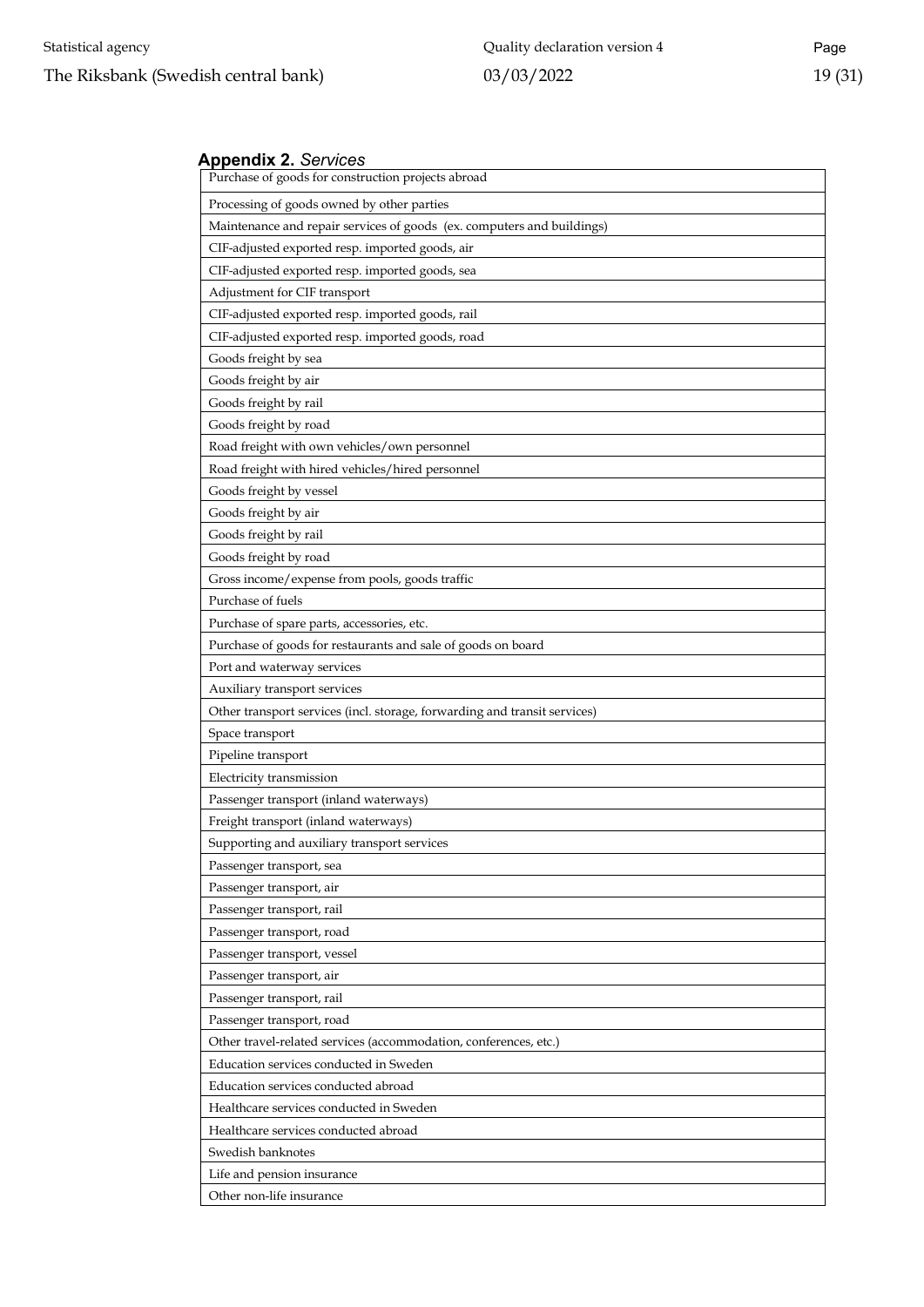| Other direct insurance                                                                                                               |
|--------------------------------------------------------------------------------------------------------------------------------------|
| Freight insurance                                                                                                                    |
| Reinsurance                                                                                                                          |
| Reinsurance                                                                                                                          |
| Auxiliary insurance services                                                                                                         |
| <b>Financial services</b>                                                                                                            |
| Pension services                                                                                                                     |
| Pension and standardised guarantee services                                                                                          |
| CIF-adjusted imported goods, freight insurance                                                                                       |
| CIF-adjusted exported goods, freight insurance                                                                                       |
| Computer services                                                                                                                    |
| Information services                                                                                                                 |
| Construction services performed abroad                                                                                               |
| Construction services performed in Sweden                                                                                            |
| Franchising and similar rights                                                                                                       |
| Charges for the use of intellectual property ex. right of use of software and audio-visual products)                                 |
| Provision of customised and non-customised research and development services                                                         |
| Sale and purchase of proprietary rights arising from research and development (ex. rights for software and<br>audio-visual products) |
| Other research and development                                                                                                       |
| Legal services                                                                                                                       |
| Collection contribution EU (customs and agricultural charge)                                                                         |
| Accounting, book-keeping and auditing services                                                                                       |
| Business and management consulting and public relations services                                                                     |
| Advertising and marketing services                                                                                                   |
| Architectural services                                                                                                               |
|                                                                                                                                      |
| Engineering services                                                                                                                 |
| Scientific and other technical services                                                                                              |
| Agricultural and forestry services                                                                                                   |
| Services incidental to mining and oil extraction                                                                                     |
| Waste treatment and de-pollution                                                                                                     |
| Audio-visual and artistic related services                                                                                           |
| Cultural and recreational services                                                                                                   |
| Other business services                                                                                                              |
| Other personal services                                                                                                              |
| Military expenses                                                                                                                    |
| Diplomatic representation in Sweden                                                                                                  |
| Diplomatic representation abroad                                                                                                     |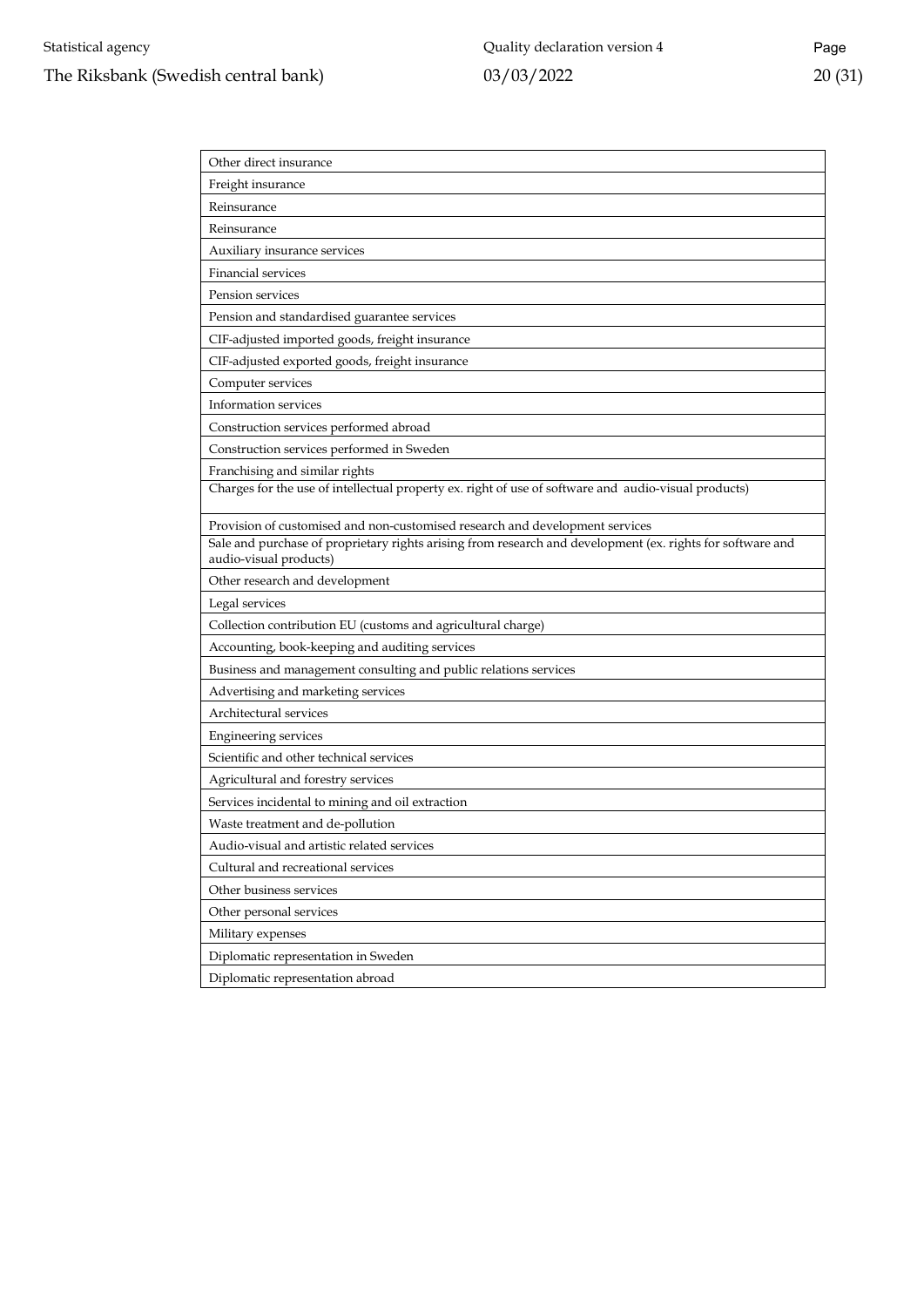#### <span id="page-20-0"></span>**Appendix 3.** *Countries*

| Andorra                          | Laos                  |  |  |  |
|----------------------------------|-----------------------|--|--|--|
| <b>United Arab Emirates</b>      | Lebanon               |  |  |  |
| Afghanistan                      | Saint Lucia           |  |  |  |
| Antigua and Barbuda              | Liechtenstein         |  |  |  |
| Anguilla                         | Sri Lanka             |  |  |  |
| Albania                          | Liberia               |  |  |  |
| Armenia                          | Lesotho               |  |  |  |
| Angola                           | Lithuania             |  |  |  |
| Antarctica                       | Luxembourg            |  |  |  |
| Argentina                        | Latvia                |  |  |  |
| American Samoa                   | Libya                 |  |  |  |
| Austria                          | Morocco               |  |  |  |
| Australia                        | Monaco                |  |  |  |
| Aruba                            | Moldavia              |  |  |  |
| Åland                            | Montenegro            |  |  |  |
| Azerbaijan                       | Saint Martin          |  |  |  |
| Bosnia-Herzegovina               | Madagascar            |  |  |  |
| <b>Barbados</b>                  | the Marshall Islands  |  |  |  |
| Bangladesh                       | North Macedonia       |  |  |  |
| Belgium                          | Mali                  |  |  |  |
| <b>Burkina Faso</b>              | Myanmar               |  |  |  |
| <b>Bulgaria</b>                  | Mongolia              |  |  |  |
| <b>Bahrain</b>                   | Macau                 |  |  |  |
| Burundi                          | North Mariana Islands |  |  |  |
| Benin                            | Martinique            |  |  |  |
| Saint Barthélemy                 | Mauritania            |  |  |  |
| Bermuda                          | Montserrat            |  |  |  |
| Brunei Darussalam                | Malta                 |  |  |  |
| <b>Bolivia</b>                   | Mauritius             |  |  |  |
| Bonaire, Sint Eustatius and Saba | the Maldives          |  |  |  |
| <b>Brazil</b>                    | Malawi                |  |  |  |
| Bahamas                          | Mexico                |  |  |  |
| Bhutan                           | Malaysia              |  |  |  |
| Bouvet Island                    | Mozambique            |  |  |  |
| <b>Botswana</b>                  | Namibia               |  |  |  |
| <b>Belarus</b>                   | New Caledonia         |  |  |  |
| Belize                           | Niger                 |  |  |  |
| Canada                           | Norfolk Island        |  |  |  |
| Coconut Island                   | Nigeria               |  |  |  |
| Congo, Democratic Republic       | Nicaragua             |  |  |  |
| Central African Republic         | The Netherlands       |  |  |  |
| Congo                            | Norway                |  |  |  |
| Switzerland                      | Nepal                 |  |  |  |
| Côte d'Ivoire                    | Nauru                 |  |  |  |
| Cook Islands                     | Niue                  |  |  |  |
| Chile                            | New Zealand           |  |  |  |
| Cameroon                         | Oman                  |  |  |  |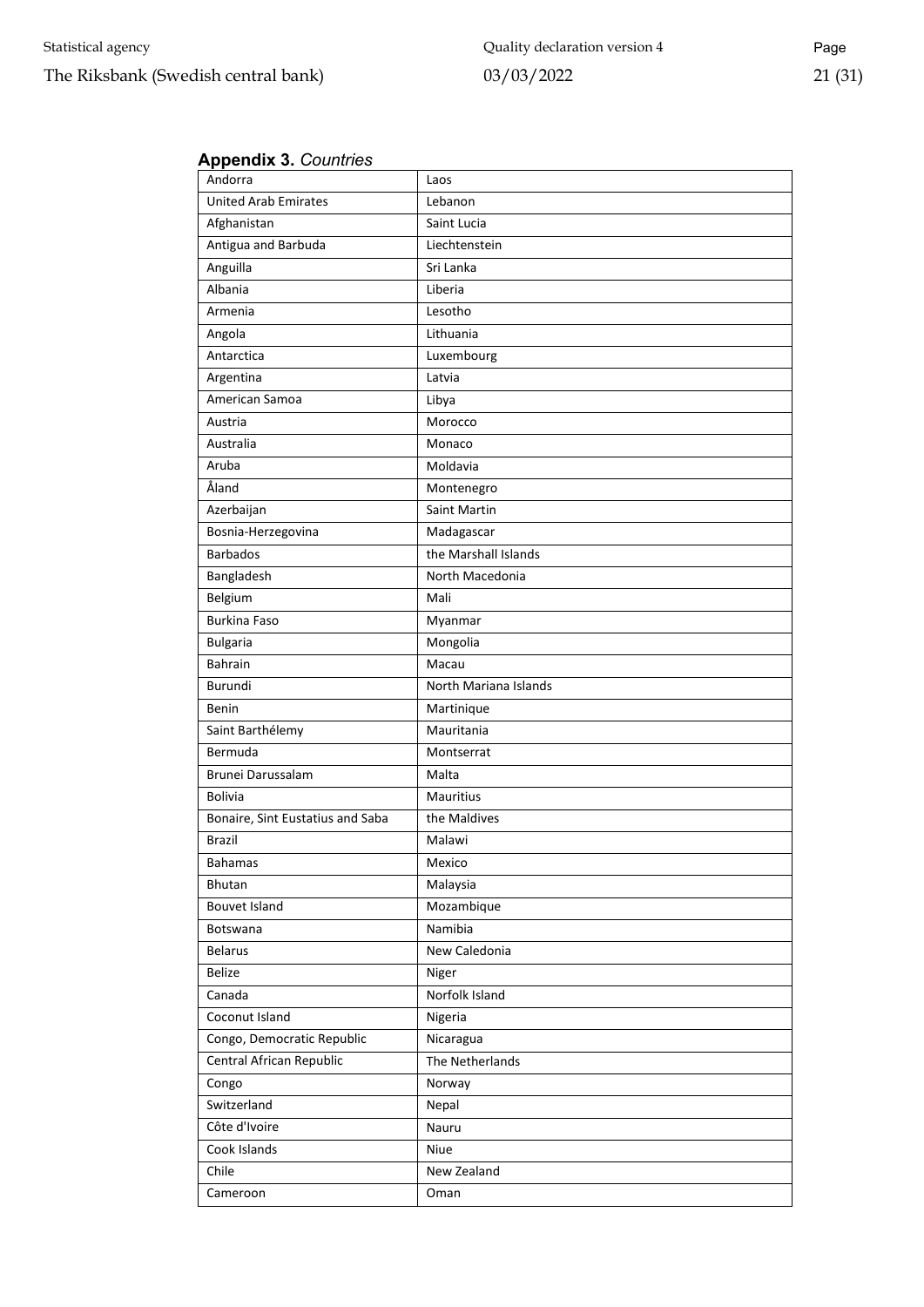| China                                   | Panama                                       |  |  |  |  |
|-----------------------------------------|----------------------------------------------|--|--|--|--|
| Colombia                                | Peru                                         |  |  |  |  |
| Costa Rica                              | French Polynesia                             |  |  |  |  |
| Cuba                                    | Papua New Guinea                             |  |  |  |  |
| Cape Verde                              | the Philippines                              |  |  |  |  |
| Curaçao                                 | Pakistan                                     |  |  |  |  |
| Christmas Island                        | Poland                                       |  |  |  |  |
| Cyprus                                  | Saint Pierre and Miquelon                    |  |  |  |  |
| Czech Republic                          | Pitcairn Islands                             |  |  |  |  |
| Germany                                 | <b>Puerto Rico</b>                           |  |  |  |  |
| Djibouti                                | Palestinian National Authority               |  |  |  |  |
| Denmark                                 | Portugal                                     |  |  |  |  |
| Dominica                                | Palau                                        |  |  |  |  |
| Dominican Republic                      | Paraguay                                     |  |  |  |  |
| Algeria                                 | Qatar                                        |  |  |  |  |
| Ecuador                                 | Réunion                                      |  |  |  |  |
| Estonia                                 | Romania                                      |  |  |  |  |
| Egypt                                   | Serbia                                       |  |  |  |  |
| Western Sahara                          | Russia                                       |  |  |  |  |
| Eritrea                                 | Rwanda                                       |  |  |  |  |
| Spain                                   | Saudi Arabia                                 |  |  |  |  |
| Ethiopia                                | Solomon Islands                              |  |  |  |  |
| Finland                                 | Seychelles                                   |  |  |  |  |
| Fiji                                    | Sudan                                        |  |  |  |  |
| <b>Falkland Islands</b>                 | Singapore                                    |  |  |  |  |
| <b>Federated States of Micronesia</b>   | Saint Helena, Ascension and Tristan da Cunha |  |  |  |  |
| Faroe Islands                           | Slovenia                                     |  |  |  |  |
| France                                  | Svalbard and Jan Mayen                       |  |  |  |  |
| Gabon                                   | Slovakia                                     |  |  |  |  |
| United Kingdom                          | Sierra Leone                                 |  |  |  |  |
| Grenada                                 | San Marino                                   |  |  |  |  |
| Georgia                                 | Senegal                                      |  |  |  |  |
| French Guyana                           | Somalia                                      |  |  |  |  |
| Guernsey                                | Surinam                                      |  |  |  |  |
| Ghana                                   | Sao Tomé and Principe                        |  |  |  |  |
| Gibraltar                               | El Salvador                                  |  |  |  |  |
| Greenland                               | Sint Maarten                                 |  |  |  |  |
| Gambia                                  | Syria                                        |  |  |  |  |
| Guinea                                  | Swaziland                                    |  |  |  |  |
| Guadeloupe                              | <b>Turks and Caicos Islands</b>              |  |  |  |  |
| <b>Equatorial Guinea</b>                | Chad                                         |  |  |  |  |
| Greece                                  | <b>French Southern Territories</b>           |  |  |  |  |
| South<br>South<br>Georgia<br>the<br>and | Togo                                         |  |  |  |  |
| Guatemala                               | Thailand                                     |  |  |  |  |
| Guam                                    | Tajikistan                                   |  |  |  |  |
| Guinea-Bissau                           | Tokelau                                      |  |  |  |  |
| Guyana                                  | East Timor                                   |  |  |  |  |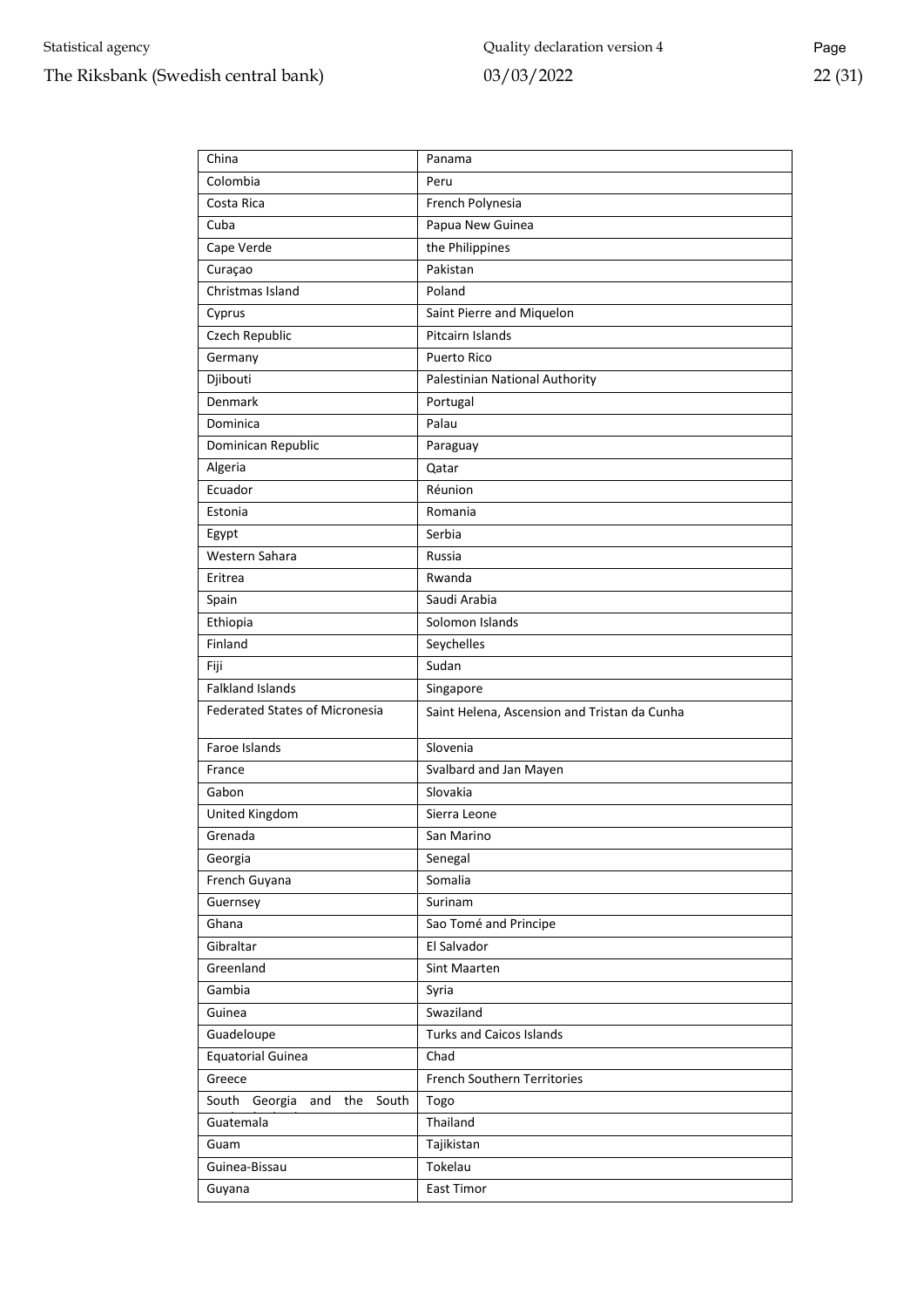# Statistical agency The Riksbank (Swedish central bank)

| Hong Kong                                | Turkmenistan                                                                        |  |  |  |  |
|------------------------------------------|-------------------------------------------------------------------------------------|--|--|--|--|
| <b>Heard Island and McDonald Islands</b> | Tunisia                                                                             |  |  |  |  |
| Honduras                                 | Tonga                                                                               |  |  |  |  |
| Croatia                                  | Turkey                                                                              |  |  |  |  |
| Haiti                                    | <b>Trinidad and Tobago</b>                                                          |  |  |  |  |
| Hungary                                  | Tuvalu                                                                              |  |  |  |  |
| Indonesia                                | Taiwan                                                                              |  |  |  |  |
| Ireland                                  | Tanzania                                                                            |  |  |  |  |
| Israel                                   | Ukraine                                                                             |  |  |  |  |
| Isle of Man                              | Uganda                                                                              |  |  |  |  |
| India                                    | Small Oceania and West Indies islands of the United States                          |  |  |  |  |
| Indian<br>British<br>Territory<br>Ocean  | <b>USA</b>                                                                          |  |  |  |  |
| Iraq                                     | Uruguay                                                                             |  |  |  |  |
| Iran                                     | Uzbekistan                                                                          |  |  |  |  |
| Iceland                                  | Vatican City                                                                        |  |  |  |  |
| Italy                                    | Saint Vincent and the Grenadines                                                    |  |  |  |  |
| Jersey                                   | Venezuela                                                                           |  |  |  |  |
| Jamaica                                  | <b>Wallis and Futuna</b>                                                            |  |  |  |  |
| Jordan                                   | <b>British Virgin Islands</b>                                                       |  |  |  |  |
| Japan                                    | The US Virgin Islands                                                               |  |  |  |  |
| Kenya                                    | Vietnam                                                                             |  |  |  |  |
| Kyrgyzstan                               | Samoa                                                                               |  |  |  |  |
| Cambodia                                 | Vanuatu                                                                             |  |  |  |  |
| Kiribati                                 | Ceuta                                                                               |  |  |  |  |
| Union of the Comoros                     | Kosovo (according to the definition in UN Security Council<br>Resolution 1244/1999) |  |  |  |  |
|                                          |                                                                                     |  |  |  |  |
| Saint Kitts and Nevis                    | Yemen                                                                               |  |  |  |  |
| North Korea                              | Mayotte                                                                             |  |  |  |  |
| South Korea                              | South Africa                                                                        |  |  |  |  |
| Kuwait                                   | Zambia                                                                              |  |  |  |  |
| Cayman Islands                           | Zimbabwe                                                                            |  |  |  |  |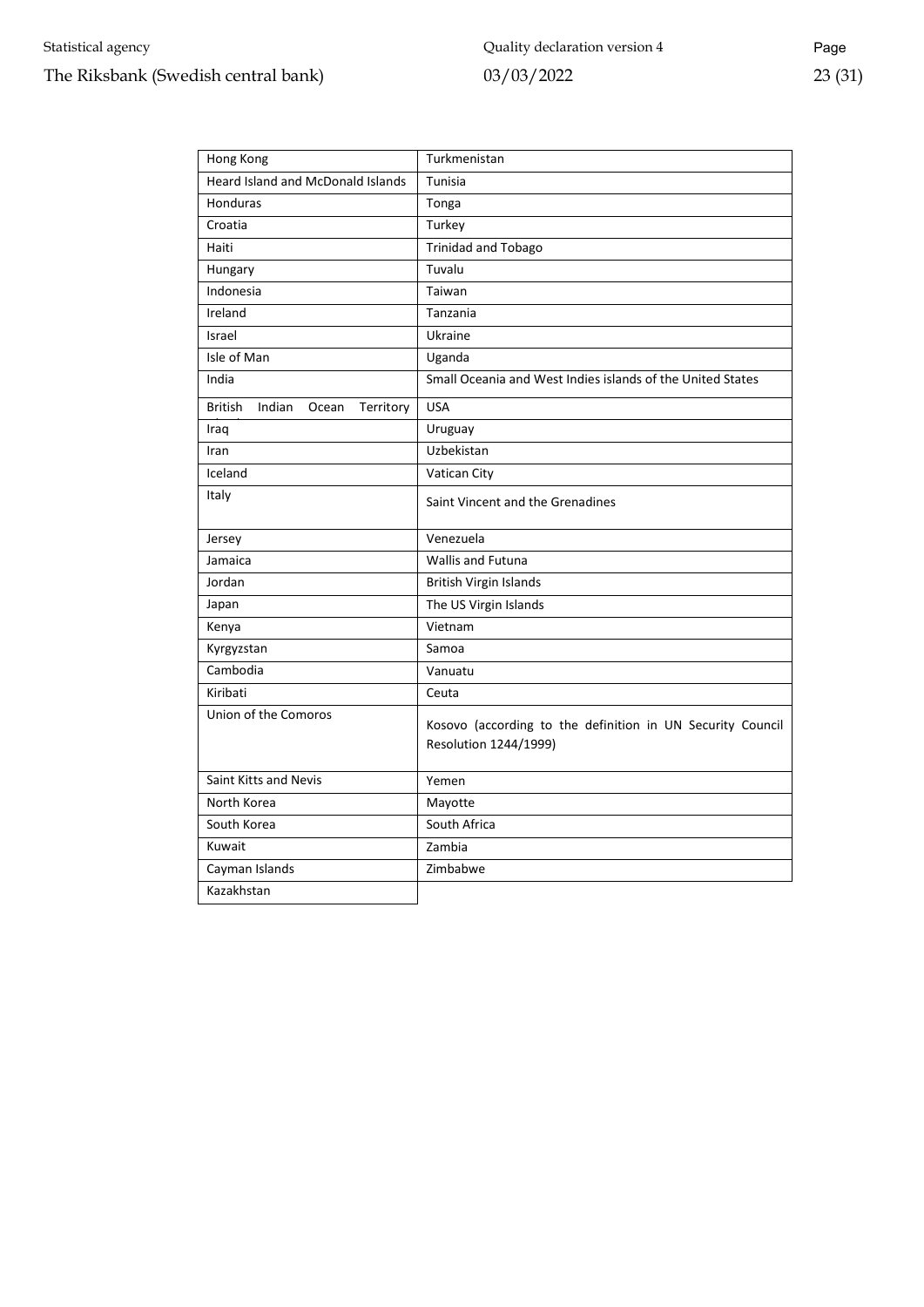| Austria (EU 27)                 | Switzerland (Rest of Europe)       |
|---------------------------------|------------------------------------|
| Belgium (EU 27)                 | Norway (Rest of Europe)            |
| Germany (EU 27)                 | Russia (Rest of Europe)            |
| Denmark (EU 27)                 | Canada (North and Central America) |
| Spain (EU 27)                   | USA (North and Central America)    |
| Finland (EU 27)                 | China (Asia)                       |
| France (EU 27)                  | Hong Kong (Asia)                   |
| Ireland (EU 27)                 | India (Asia)                       |
| Italy (EU 27)                   | Japan (Asia)                       |
| Luxembourg (EU 27)              | South Korea (Asia)                 |
| The Netherlands (EU 27)         | Thailand (Asia)                    |
| Poland (EU 27)                  | EU27                               |
| United Kingdom (Rest of Europe) | Extra (EU 27)                      |

<span id="page-23-0"></span>**Appendix 4.** *Reported countries and groups of countries*

<span id="page-23-1"></span>**Appendix 5.** *Description of sample uncertainty in the estimates by service type in terms of the relative standard deviation (RSD) at different publication occasions. RSD is defined as Standard deviation/Point estimate. Reference period: Q1 2021.*

|                                                              | Publication 1 04/06/2021 |                |                      | Revision 1 03/09/2021 |                       | Revision 2 03/03/2022 |
|--------------------------------------------------------------|--------------------------|----------------|----------------------|-----------------------|-----------------------|-----------------------|
| Service type                                                 | RSD,<br><b>Export</b>    | RSD,<br>Import | RS,<br><b>Export</b> | RSD,<br>Import        | RSD,<br><b>Export</b> | RSD,<br>Import        |
| 1. Manufacturing services                                    | 0,08                     | 0,07           | 0,07                 | 0,07                  | 0,07                  | 0,07                  |
| 2. Maintenance and repair services                           | 0,36                     | 0,06           | 0,32                 | 0,05                  | 0,37                  | 0,10                  |
| 3. Transport                                                 | 0,02                     | 0,02           | 0,02                 | 0,01                  | 0,02                  | 0,01                  |
| 3.1 Sea transport services                                   | 0,05                     | 0,03           | 0,04                 | 0,03                  | 0,03                  | 0,03                  |
| 3.2 Air transport services                                   | 0,06                     | 0,04           | 0,05                 | 0,03                  | 0,05                  | 0,03                  |
| 3.3 Rail transport services                                  | 0,05                     | 0,05           | 0,03                 | 0,05                  | 0,03                  | 0,04                  |
| 3.4 Road transport services                                  | 0,03                     | 0,02           | 0,03                 | 0,02                  | 0,03                  | 0,02                  |
| 3.5 Postal and courier services                              | 0,01                     | 0,01           | 0,01                 | 0,01                  | 0,01                  | 0,01                  |
| 3.6 Other modes of transport services                        | 0,06                     | 0,06           | 0,06                 | 0,06                  | 0,05                  | 0,05                  |
| 4. Travel                                                    | 0,01                     | 0,00           | 0,01                 | 0,00                  | 0,01                  | 0,00                  |
| 5. Construction services                                     | 0,14                     | 0,07           | 0,13                 | 0,07                  | 0,12                  | 0,11                  |
| 6. Insurance and pension services                            | 0,06                     | 0,06           | 0,06                 | 0,06                  | 0,06                  | 0,06                  |
| 7.1 Financial services excl. FISIM                           | 0,03                     | 0,15           | 0,03                 | 0,15                  | 0,03                  | 0,15                  |
| 8. Charges for the use of intellectual<br>property           | 0,05                     | 0,03           | 0,05                 | 0,03                  | 0,05                  | 0,03                  |
| 9. Telecommunications, computer, and<br>information services | 0,02                     | 0,02           | 0,02                 | 0,02                  | 0,02                  | 0,03                  |
| 9.1 Telecommunication services                               | 0,04                     | 0,03           | 0,04                 | 0,03                  | 0,04                  | 0,03                  |
| 9.2 Computer services                                        | 0,02                     | 0,03           | 0,03                 | 0,03                  | 0,03                  | 0,03                  |
| 9.3 Information services                                     | 0,15                     | 0,08           | 0,13                 | 0,07                  | 0,15                  | 0,06                  |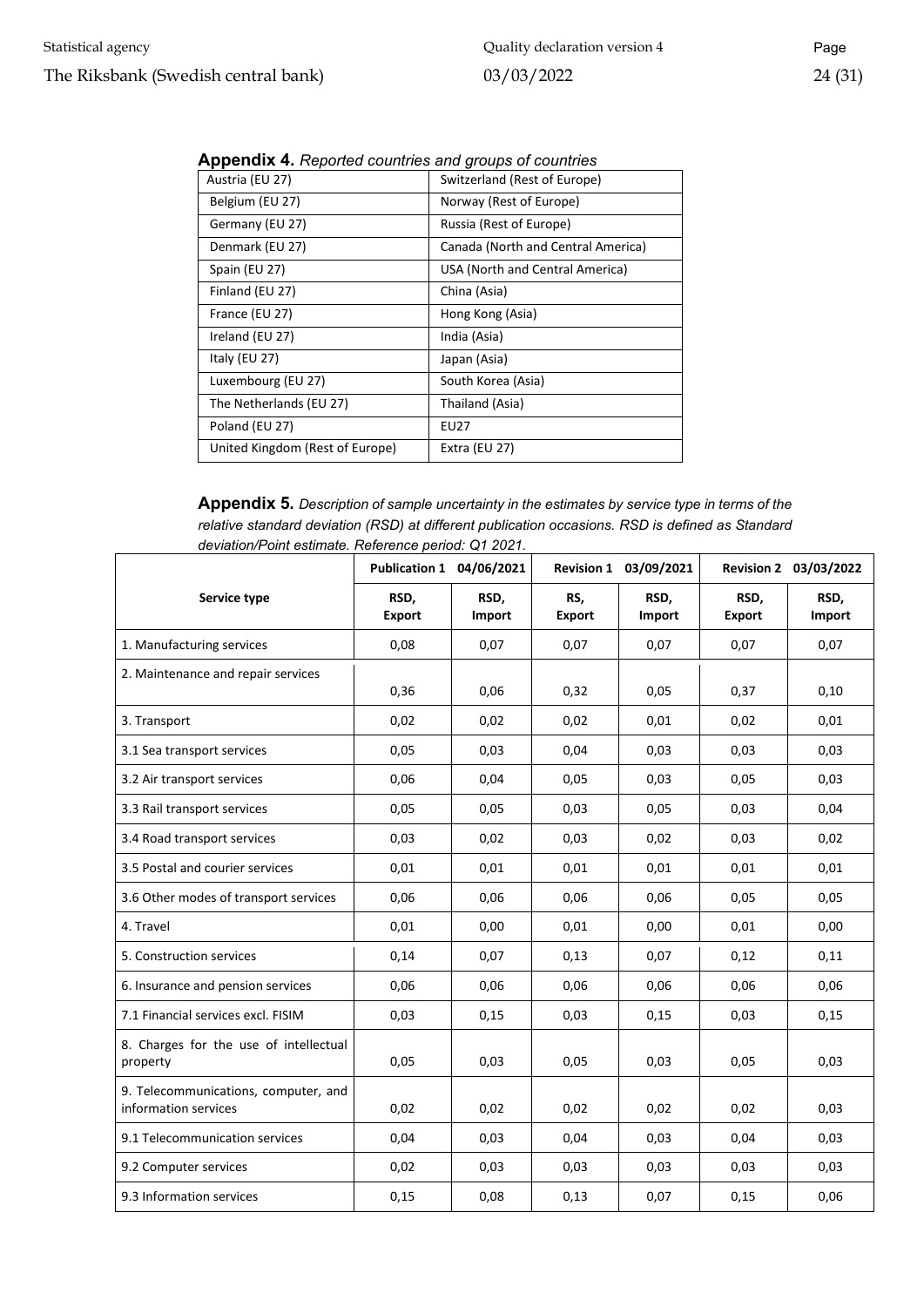#### Statistical agency

#### The Riksbank (Swedish central bank)

| 10. Other business services                                              | 0,02 | 0,02 | 0,02 | 0,02 | 0,02 | 0,02 |
|--------------------------------------------------------------------------|------|------|------|------|------|------|
| 10.1<br>Research<br>development<br>and<br>services                       | 0,06 | 0,05 | 0,06 | 0,05 | 0,06 | 0,05 |
| 10.2 Professional and<br>management<br>consulting services               | 0,04 | 0,03 | 0,03 | 0,03 | 0,03 | 0,03 |
| 10.2.1 Legal services                                                    | 0,12 | 0,05 | 0,12 | 0,04 | 0,11 | 0,05 |
| 10.2.2 Accounting, book-keeping and<br>auditing services                 | 0,05 | 0,05 | 0,04 | 0,05 | 0,04 | 0,05 |
| 10.2.3 Management and PR                                                 | 0,04 | 0,03 | 0,04 | 0,03 | 0,04 | 0,03 |
| 10.3 Marketing services                                                  | 0,07 | 0,04 | 0,06 | 0,03 | 0,07 | 0,03 |
| 10.4 Technical, trade-related and other<br>business services             | 0,04 | 0,03 | 0,05 | 0,03 | 0,04 | 0,03 |
| 10.4. 1 Architectural, engineering and<br>scientific services            | 0,07 | 0,06 | 0,07 | 0,05 | 0,07 | 0,05 |
| 10.4.2 Agricultural, mining and waste<br>treatment/de-pollution services | 0,09 | 0,10 | 0,08 | 0,10 | 0.08 | 0,19 |
| 10.4.3 Other services                                                    | 0,05 | 0,03 | 0,06 | 0,03 | 0,06 | 0,03 |
| 11. Personal cultural and recreational<br>services                       | 0,03 | 0,07 | 0,01 | 0,06 | 0,01 | 0,05 |
| 12. Government goods and services                                        | 0,00 | 0,00 | 0,00 | 0,00 | 0,00 | 0,00 |

<span id="page-24-0"></span>**Appendix 6.** *Description of sample uncertainty in the estimates by service type in terms of the relative standard deviation (RSD) at different publication occasions. RSD is defined as Standard deviation/Point estimate. Reference period: Q2 2021.* 

|                                       | <b>Publication 1</b>  | 03/09/2021     | <b>Revision 1</b>    | 16/11/2021     | <b>Revision 2</b>     | 03/03/2022     |
|---------------------------------------|-----------------------|----------------|----------------------|----------------|-----------------------|----------------|
| Service type                          | RSD,<br><b>Export</b> | RSD,<br>Import | RS,<br><b>Export</b> | RSD,<br>Import | RSD,<br><b>Export</b> | RSD,<br>Import |
| 1. Manufacturing services             | 0,07                  | 0,08           | 0,07                 | 0,08           | 0,06                  | 0,08           |
| 2. Maintenance and repair services    | 0,27                  | 0,06           | 0,28                 | 0,06           | 0,26                  | 0,09           |
| 3. Transport                          | 0,02                  | 0,01           | 0,01                 | 0,01           | 0,01                  | 0,01           |
| 3.1 Sea transport services            | 0,04                  | 0,02           | 0,03                 | 0,02           | 0,03                  | 0,02           |
| 3.2 Air transport services            | 0,06                  | 0,02           | 0,05                 | 0,02           | 0,05                  | 0,02           |
| 3.3 Rail transport services           | 0,01                  | 0,02           | 0,03                 | 0,03           | 0,03                  | 0,03           |
| 3.4 Road transport services           | 0,03                  | 0,02           | 0,03                 | 0,02           | 0,03                  | 0,02           |
| 3.5 Postal and courier services       | 0,01                  | 0,02           | 0,01                 | 0,02           | 0,01                  | 0,02           |
| 3.6 Other modes of transport services | 0,06                  | 0,05           | 0,06                 | 0,05           | 0,05                  | 0,05           |
| 4. Travel                             | 0,00                  | 0,00           | 0,00                 | 0,00           | 0,00                  | 0,00           |
| 5. Construction services              | 0,09                  | 0,08           | 0,11                 | 0,07           | 0,11                  | 0,15           |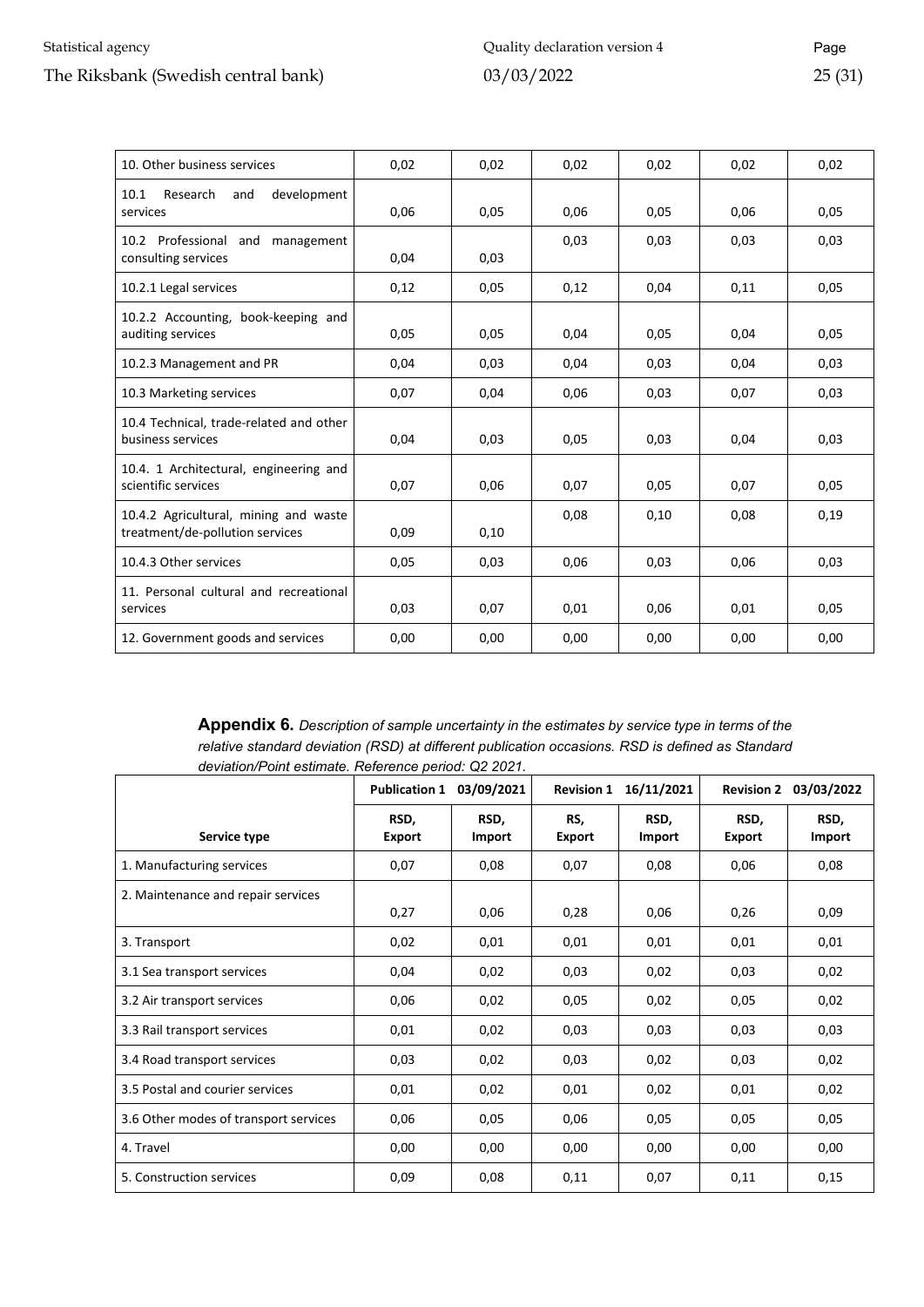#### Statistical agency

#### The Riksbank (Swedish central bank)

| 6. Insurance and pension services                                        | 0,05 | 0,06 | 0,04 | 0,06 | 0,03 | 0,06 |
|--------------------------------------------------------------------------|------|------|------|------|------|------|
| 7.1 Financial services excl. FISIM                                       | 0,04 | 0,06 | 0,03 | 0,06 | 0,03 | 0,06 |
| 8. Charges for the use of intellectual<br>property                       | 0,05 | 0,03 | 0,05 | 0,03 | 0,04 | 0,03 |
| 9. Telecommunications, computer, and<br>information services             | 0,02 | 0,02 | 0,02 | 0,02 | 0,02 | 0,03 |
| 9.1 Telecommunication services                                           | 0,05 | 0,03 | 0,05 | 0,04 | 0,04 | 0,03 |
| 9.2 Computer services                                                    | 0,02 | 0,03 | 0,02 | 0,02 | 0,02 | 0,04 |
| 9.3 Information services                                                 | 0,15 | 0,08 | 0,19 | 0,08 | 0,19 | 0,09 |
| 10. Other business services                                              | 0,02 | 0,02 | 0,02 | 0,02 | 0,02 | 0,02 |
| 10.1<br>Research<br>and<br>development<br>services                       | 0,06 | 0,07 | 0,06 | 0,07 | 0,06 | 0,07 |
| 10.2 Professional and management<br>consulting services                  | 0,03 | 0,03 | 0,03 | 0,03 | 0,03 | 0,03 |
| 10.2.1 Legal services                                                    | 0,11 | 0,07 | 0,10 | 0,06 | 0,10 | 0,06 |
| 10.2.2 Accounting, book-keeping and<br>auditing services                 | 0,04 | 0,05 | 0,04 | 0,05 | 0,03 | 0,05 |
| 10.2.3 Management and PR                                                 | 0,04 | 0,03 | 0,04 | 0,03 | 0,04 | 0,03 |
| 10.3 Marketing services                                                  | 0,08 | 0,05 | 0,07 | 0,05 | 0,07 | 0,05 |
| 10.4 Technical, trade-related and other<br>business services             | 0,05 | 0,03 | 0,05 | 0,03 | 0,05 | 0,03 |
| 10.4. 1 Architectural, engineering and<br>scientific services            | 0,07 | 0,05 | 0,06 | 0,05 | 0,06 | 0,05 |
| 10.4.2 Agricultural, mining and waste<br>treatment/de-pollution services | 0,09 | 0,08 | 0,07 | 0,17 | 0,07 | 0,17 |
| 10.4.3 Other services                                                    | 0,07 | 0,04 | 0,06 | 0,04 | 0,06 | 0,04 |
| 11. Personal cultural and recreational<br>services                       | 0,01 | 0,05 | 0,01 | 0,05 | 0,01 | 0,05 |
| 12. Government goods and services                                        | 0,00 | 0,00 | 0,00 | 0,00 | 0,00 | 0,00 |

<span id="page-25-0"></span>**Appendix 7.** *Description of sample uncertainty in the estimates by service type in terms of the relative standard deviation (RSD) at different publication occasions. RSD is defined as Standard deviation/Point estimate. Reference period: Q3 2021.* 

|                                    | Publication 1 16/11/2021 |                | 03/03/2022<br><b>Revision 1</b> |                |
|------------------------------------|--------------------------|----------------|---------------------------------|----------------|
| Service type                       | RSA.<br>Export           | RSA.<br>Import | RSA.<br>Export                  | RSA,<br>Import |
| 1. Manufacturing services          | 0,08                     | 0,07           | 0,07                            | 0,07           |
| 2. Maintenance and repair services | 0,36                     | 0,06           | 0,20                            | 0,10           |
| 3. Transport                       | 0,02                     | 0,02           | 0,02                            | 0,01           |
| 3.1 Sea transport services         | 0,05                     | 0,03           | 0,03                            | 0,03           |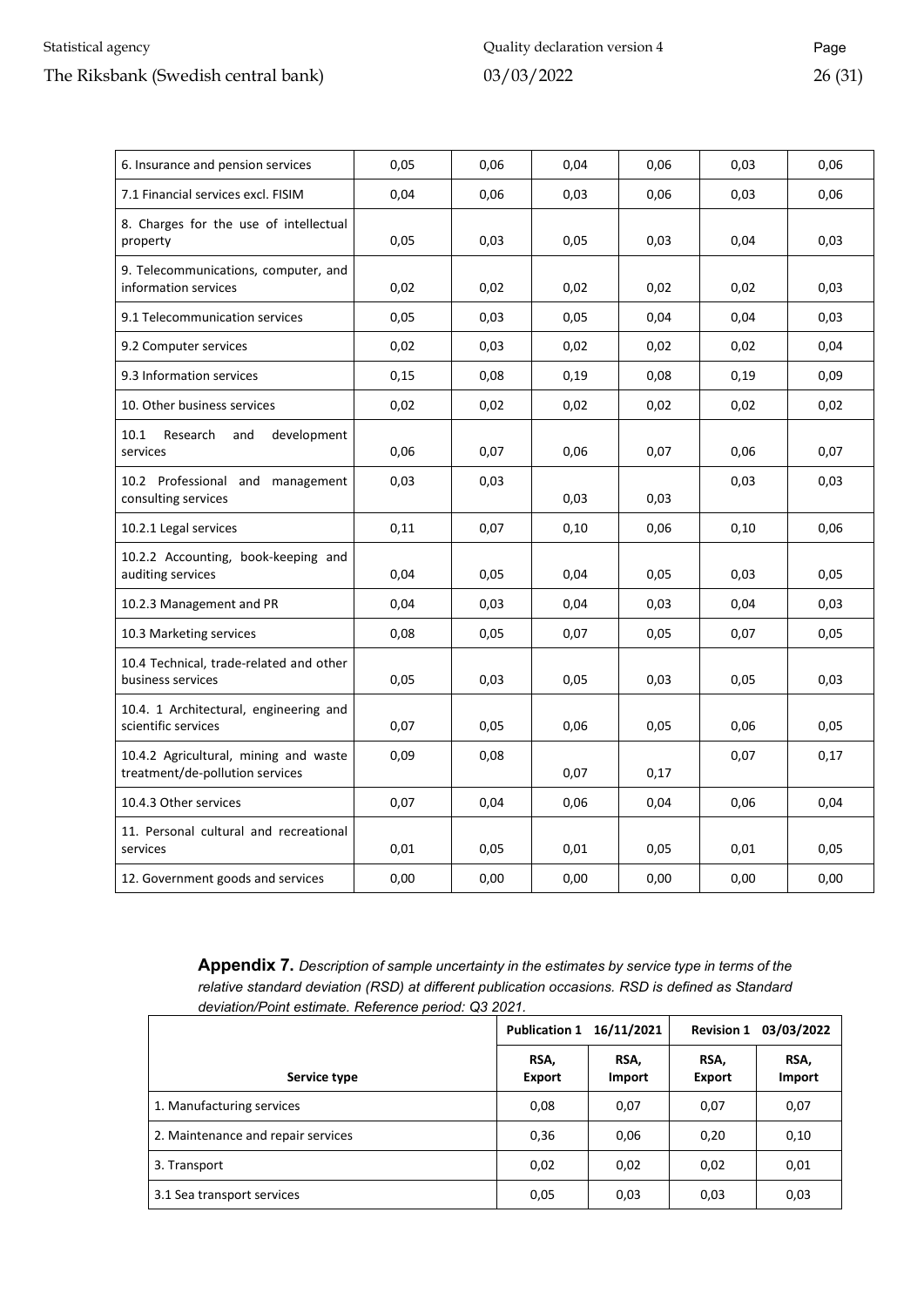| 3.2 Air transport services                                                | 0,06 | 0,04 | 0,04 | 0,02 |
|---------------------------------------------------------------------------|------|------|------|------|
| 3.3 Rail transport services                                               | 0,05 | 0,05 | 0,03 | 0,03 |
| 3.4 Road transport services                                               | 0,03 | 0,02 | 0,03 | 0,02 |
| 3.5 Postal and courier services                                           | 0,01 | 0,01 | 0,01 | 0,02 |
| 3.6 Other modes of transport services                                     | 0,06 | 0,06 | 0,06 | 0,05 |
| 4. Travel                                                                 | 0,01 | 0,00 | 0,00 | 0,00 |
| 5. Construction services                                                  | 0,14 | 0,07 | 0,17 | 0,14 |
| 6. Insurance and pension services                                         | 0,06 | 0,06 | 0,05 | 0,07 |
| 7.1 Financial services excl. FISIM                                        | 0,03 | 0,15 | 0,05 | 0,10 |
| 8. Charges for the use of intellectual property                           | 0,05 | 0,03 | 0,04 | 0,04 |
| 9. Telecommunications, computer, and information services                 | 0,02 | 0,02 | 0,02 | 0,02 |
| 9.1 Telecommunication services                                            | 0,04 | 0,03 | 0,04 | 0,03 |
| 9.2 Computer services                                                     | 0,02 | 0,03 | 0,02 | 0,03 |
| 9.3 Information services                                                  | 0,15 | 0,08 | 0,19 | 0,07 |
| 10. Other business services                                               | 0,02 | 0,02 | 0,03 | 0,02 |
| 10.1 Research and development services                                    | 0,06 | 0,05 | 0,07 | 0,06 |
| 10.2 Professional and management consulting services                      | 0,04 | 0,03 | 0,03 | 0,03 |
| 10.2.1 Legal services                                                     | 0,12 | 0,05 | 0,11 | 0,05 |
| 10.2.2 Accounting, book-keeping and auditing services                     | 0,05 | 0,05 | 0,03 | 0,07 |
| 10.2.3 Management and PR                                                  | 0,04 | 0,03 | 0,04 | 0,03 |
| 10.3 Marketing services                                                   | 0,07 | 0,04 | 0,10 | 0,06 |
| 10.4 Technical, trade-related, and other business services                | 0,04 | 0,03 | 0,05 | 0,03 |
| 10.4. 1 Architectural, engineering, and scientific services               | 0,07 | 0,06 | 0,08 | 0,04 |
| 10.4.2 Agricultural, mining and waste treatment/de-<br>pollution services | 0,09 | 0,10 | 0,06 | 0,18 |
| 10.4.3 Other services                                                     | 0,05 | 0,03 | 0,06 | 0,04 |
| 11. Personal cultural and recreational services                           | 0,03 | 0,07 | 0,01 | 0,04 |
| 12. Government goods and services                                         | 0,00 | 0,00 | 0,00 | 0,00 |

<span id="page-26-0"></span>**Appendix 8.** *Description of sample uncertainty in the estimates by service type in terms of the relative standard deviation (RSD), defined as Standard deviation/Point estimate. Reference period: Q4 2021 (the first publication, 03/03/2022).* 

| Service type                       | RSA,<br><b>Export</b> | RSA,<br>Import |
|------------------------------------|-----------------------|----------------|
| 1. Manufacturing services          | 0,08                  | 0,07           |
| 2. Maintenance and repair services | 0,18                  | 0,07           |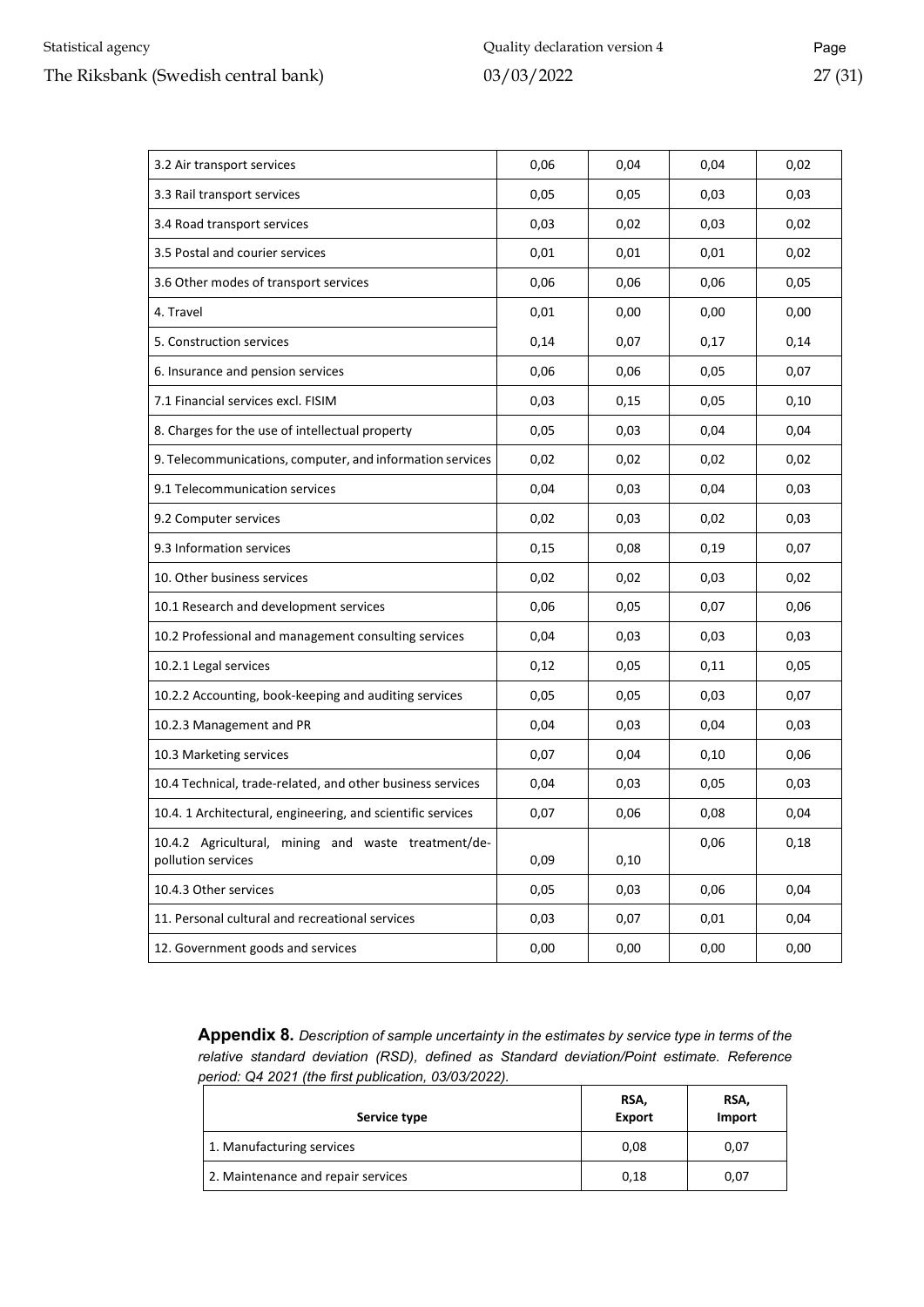| 3. Transport                                                             | 0,02 | 0,01 |
|--------------------------------------------------------------------------|------|------|
| 3.1 Sea transport services                                               | 0,03 | 0,03 |
| 3.2 Air transport services                                               | 0,04 | 0,03 |
| 3.3 Rail transport services                                              | 0,04 | 0,03 |
| 3.4 Road transport services                                              | 0,03 | 0,02 |
| 3.5 Postal and courier services                                          | 0,02 | 0,02 |
| 3.6 Other modes of transport services                                    | 0,08 | 0,09 |
| 4. Travel                                                                | 0,00 | 0,00 |
| 5. Construction services                                                 | 0,17 | 0,11 |
| 6. Insurance and pension services                                        | 0,06 | 0,07 |
| 7.1 Financial services excl. FISIM                                       | 0,02 | 0,06 |
| 8. Charges for the use of intellectual property                          | 0,04 | 0,03 |
| 9. Telecommunications, computer, and information services                | 0,02 | 0,02 |
| 9.1 Telecommunication services                                           | 0,04 | 0,03 |
| 9.2 Computer services                                                    | 0,02 | 0,03 |
| 9.3 Information services                                                 | 0,21 | 0,07 |
| 10. Other business services                                              | 0,03 | 0,02 |
| 10.1 Research and development services                                   | 0,06 | 0,07 |
| 10.2 Professional and management consulting services                     | 0,04 | 0,03 |
| 10.2.1 Legal services                                                    | 0,10 | 0,05 |
| 10.2.2 Accounting, book-keeping and auditing services                    | 0,03 | 0,06 |
| 10.2.3 Management and PR                                                 | 0,05 | 0,03 |
| 10.3 Marketing services                                                  | 0,11 | 0,06 |
| 10.4 Technical, trade-related, and other business services               | 0,05 | 0,03 |
| 10.4. 1 Architectural, engineering, and scientific services              | 0,08 | 0,04 |
| 10.4.2 Agricultural, mining and waste treatment/de-pollution<br>services | 0,11 | 0,18 |
| 10.4.3 Other services                                                    | 0,07 | 0,04 |
| 11. Personal cultural and recreational services                          | 0,02 | 0,05 |
| 12. Government goods and services                                        | 0,00 | 0,00 |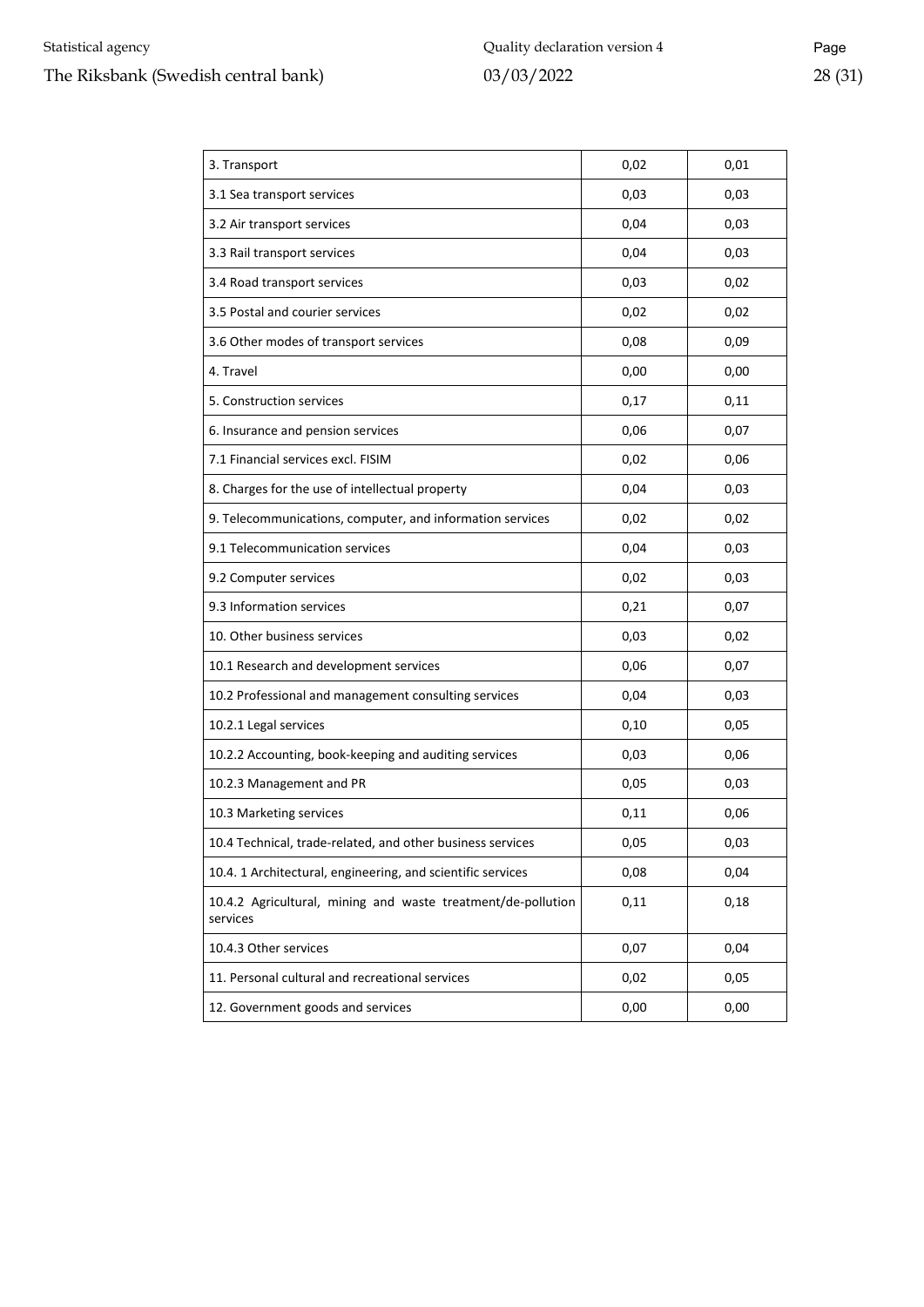| Service type                                                             | RSD,<br><b>Export</b> | RSD,<br>Import |
|--------------------------------------------------------------------------|-----------------------|----------------|
| 1. Manufacturing services                                                | 0,04                  | 0,04           |
| 2. Maintenance and repair services                                       | 0,14                  | 0,05           |
| 3. Transport                                                             | 0,01                  | 0,01           |
| 3.1 Sea transport services                                               | 0,02                  | 0,01           |
| 3.2 Air transport services                                               | 0,02                  | 0,02           |
| 3.3 Rail transport services                                              | 0,02                  | 0,02           |
| 3.4 Road transport services                                              | 0,02                  | 0,01           |
| 3.5 Postal and courier services                                          | 0,01                  | 0,01           |
| 3.6 Other modes of transport services                                    | 0,04                  | 0,04           |
| 4. Travel                                                                | 0,00                  | 0,00           |
| 5. Construction services                                                 | 0,07                  | 0,07           |
| 6. Insurance and pension services                                        | 0,03                  | 0,03           |
| 7.1 Financial services excl. FISIM                                       | 0,02                  | 0,05           |
| 8. Charges for the use of intellectual property                          | 0,02                  | 0,02           |
| 9. Telecommunications, computer, and information services                | 0,01                  | 0,01           |
| 9.1 Telecommunication services                                           | 0,02                  | 0,02           |
| 9.2 Computer services                                                    | 0,01                  | 0,02           |
| 9.3 Information services                                                 | 0,10                  | 0,04           |
| 10. Other business services                                              | 0,01                  | 0,01           |
| 10.1 Research and development services                                   | 0,03                  | 0,03           |
| 10.2 Professional and management consulting services                     | 0,02                  | 0,01           |
| 10.2.1 Legal services                                                    | 0,05                  | 0,03           |
| 10.2.2 Accounting, book-keeping and auditing services                    | 0,02                  | 0,03           |
| 10.2.3 Management and PR                                                 | 0,02                  | 0,02           |
| 10.3 Marketing services                                                  | 0,05                  | 0,03           |
| 10.4 Technical, trade-related and other business services                | 0,03                  | 0,02           |
| 10.4. 1 Architectural, engineering and scientific services               | 0,04                  | 0,02           |
| 10.4.2 Agricultural, mining and waste treatment/de-pollution<br>services | 0,04                  | 0,09           |
| 10.4.3 Other services                                                    | 0,03                  | 0,02           |
| 11. Personal cultural and recreational services                          | 0,01                  | 0,02           |
| 12. Government goods and services                                        | 0,00                  | 0,00           |

<span id="page-28-0"></span>**Appendix 9.** *Description of sample uncertainty in the annual estimates by service type in terms of the relative standard deviation (RSD), defined as Standard deviation/Point estimate. Reference period: the whole reference year 2021 (the first publication, 03/03/2022).*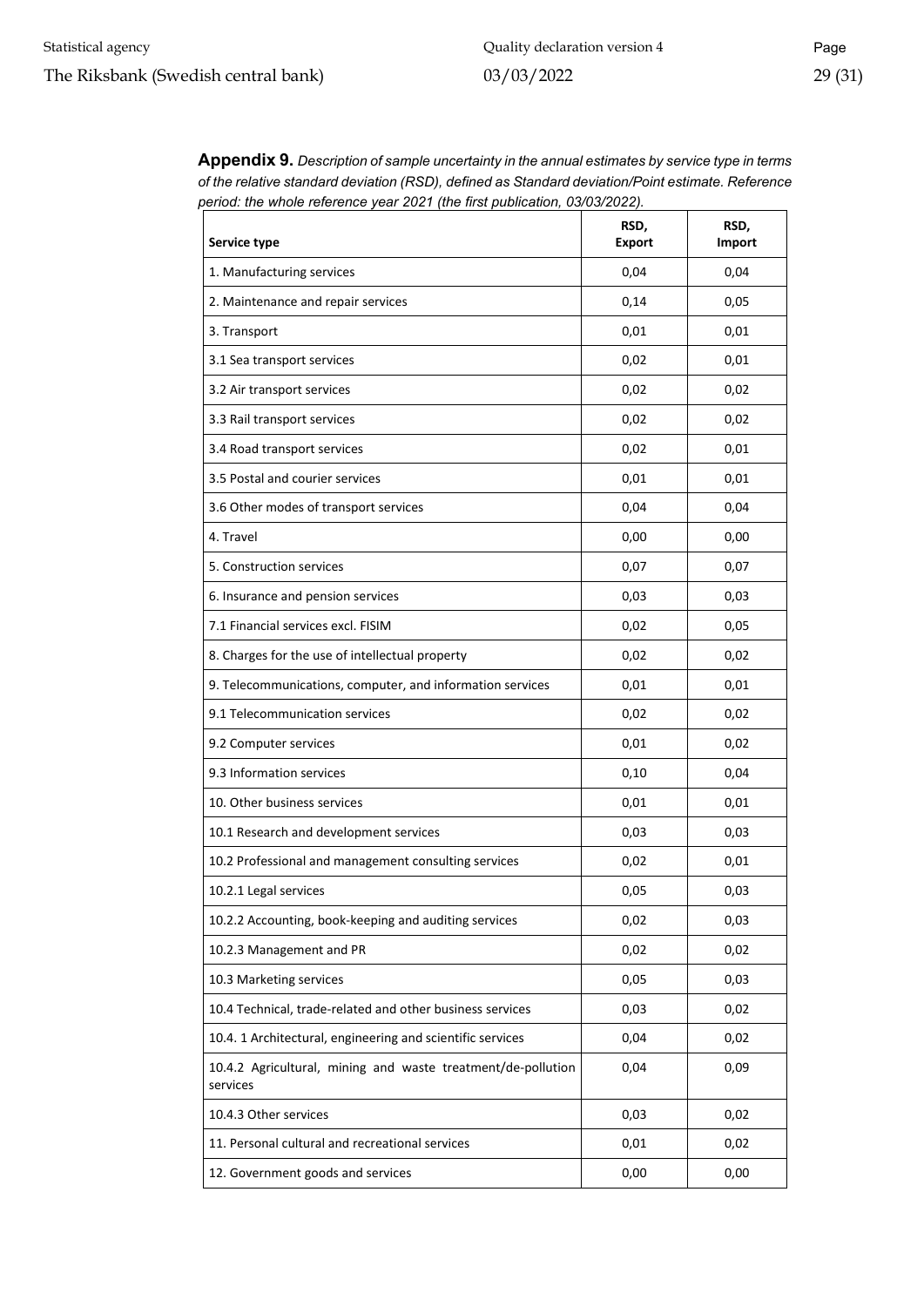|                                                                          | Publication 1 05/03/2021 |                |                       | Revision 1 03/03/2022 |
|--------------------------------------------------------------------------|--------------------------|----------------|-----------------------|-----------------------|
| Service type                                                             | RSD,<br><b>Export</b>    | RSD,<br>Import | RSD,<br><b>Export</b> | RSD,<br>Import        |
| 1. Manufacturing services                                                | 0,04                     | 0,02           | 0,04                  | 0,02                  |
| 2. Maintenance and repair services                                       | 0,04                     | 0,03           | 0,04                  | 0,03                  |
| 3. Transport                                                             | 0,02                     | 0,01           | 0,02                  | 0,01                  |
| 3.1 Sea transport services                                               | 0,04                     | 0,02           | 0,04                  | 0,02                  |
| 3.2 Air transport services                                               | 0,02                     | 0,02           | 0,02                  | 0,02                  |
| 3.3 Rail transport services                                              | 0,04                     | 0,03           | 0,04                  | 0,03                  |
| 3.4 Road transport services                                              | 0,03                     | 0,02           | 0,03                  | 0,02                  |
| 3.5 Postal and courier services                                          | 0,00                     | 0,00           | 0,00                  | 0,00                  |
| 3.6 Other modes of transport services                                    | 0,02                     | 0,00           | 0,01                  | 0,00                  |
| 4. Travel                                                                | 0,01                     | 0,01           | 0,01                  | 0,01                  |
| 5. Construction services                                                 | 0,11                     | 0,05           | 0,11                  | 0,05                  |
| 6. Insurance and pension services                                        | 0,01                     | 0,01           | 0,01                  | 0,01                  |
| 7.1 Financial services excl. FISIM                                       | 0,04                     | 0,05           | 0,04                  | 0,05                  |
| 8. Charges for the use of intellectual property                          | 0,01                     | 0,01           | 0,01                  | 0,01                  |
| 9. Telecommunications, computer, and information services                | 0,02                     | 0,02           | 0,02                  | 0,02                  |
| 9.1 Telecommunication services                                           | 0,05                     | 0,03           | 0,05                  | 0,03                  |
| 9.2 Computer services                                                    | 0,02                     | 0,03           | 0,02                  | 0,02                  |
| 9.3 Information services                                                 | 0,17                     | 0,06           | 0,16                  | 0,06                  |
| 10. Other business services                                              | 0,02                     | 0,01           | 0,02                  | 0,01                  |
| 10.1 Research and development services                                   | 0,03                     | 0,02           | 0,03                  | 0,02                  |
| 10.2 Professional and management consulting services                     | 0,03                     | 0,02           | 0,03                  | 0,02                  |
| 10.2.1 Legal services                                                    | 0,08                     | 0,06           | 0,08                  | 0,06                  |
| 10.2.2 Accounting, book-keeping, and auditing services                   | 0,05                     | 0,03           | 0,05                  | 0,03                  |
| 10.2.3 Management and PR                                                 | 0,03                     | 0,02           | 0,03                  | 0,02                  |
| 10.3 Marketing services                                                  | 0,05                     | 0,03           | 0,05                  | 0,04                  |
| 10.4 Technical, trade-related and other business services                | 0,04                     | 0,03           | 0,04                  | 0,03                  |
| 10.4. 1 Architectural, engineering and scientific services               | 0,03                     | 0,03           | 0,03                  | 0,04                  |
| 10.4.2 Agricultural, mining and waste treatment/de-pollution<br>services | 0,10                     | 0,14           | 0,10                  | 0,08                  |
| 10.4.3 Other services                                                    | 0,06                     | 0,03           | 0,06                  | 0,03                  |
| 11. Personal cultural and recreational services                          | 0,02                     | 0,06           | 0,02                  | 0,06                  |
| 12. Government goods and services                                        | 0,00                     | 0,00           | 0,00                  | 0,00                  |

<span id="page-29-0"></span>**Appendix 10.** *Description of sample uncertainty in the annual estimates by service type in terms of the relative standard deviation (RSD) at different publication occasions. RSD is defined as Standard deviation/Point estimate. Reference period: the whole reference year 2020.*